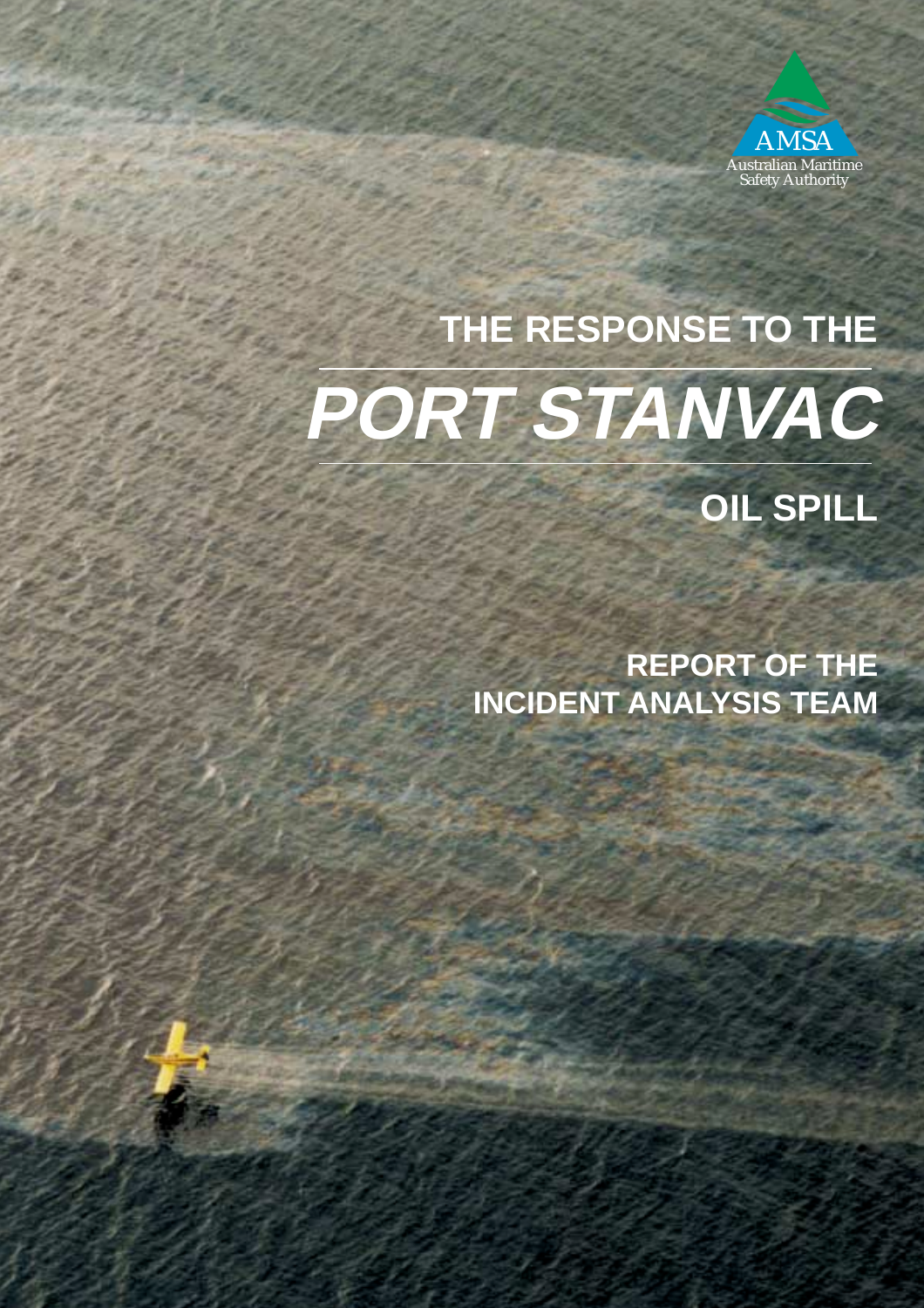Cover photograph reproduced with the permission of the Adelaide Advertiser/Sunday Mail.

## **Response to the oil spill at Port Stanvac on 28 June 1999**

## **Report of the Incident Analysis Team April 2000**

Report by the Incident Analysis Team into the response by the National Plan to Combat Pollution of the Sea by Oil and other Noxious and Hazardous Substances, to the oil spill at the single buoy mooring at Port Stanvac in South Australia on 28 June 1999

A full colour version of this report is available at AMSA's web site: www.amsa.gov.au/me/incident/inc\_ind.htm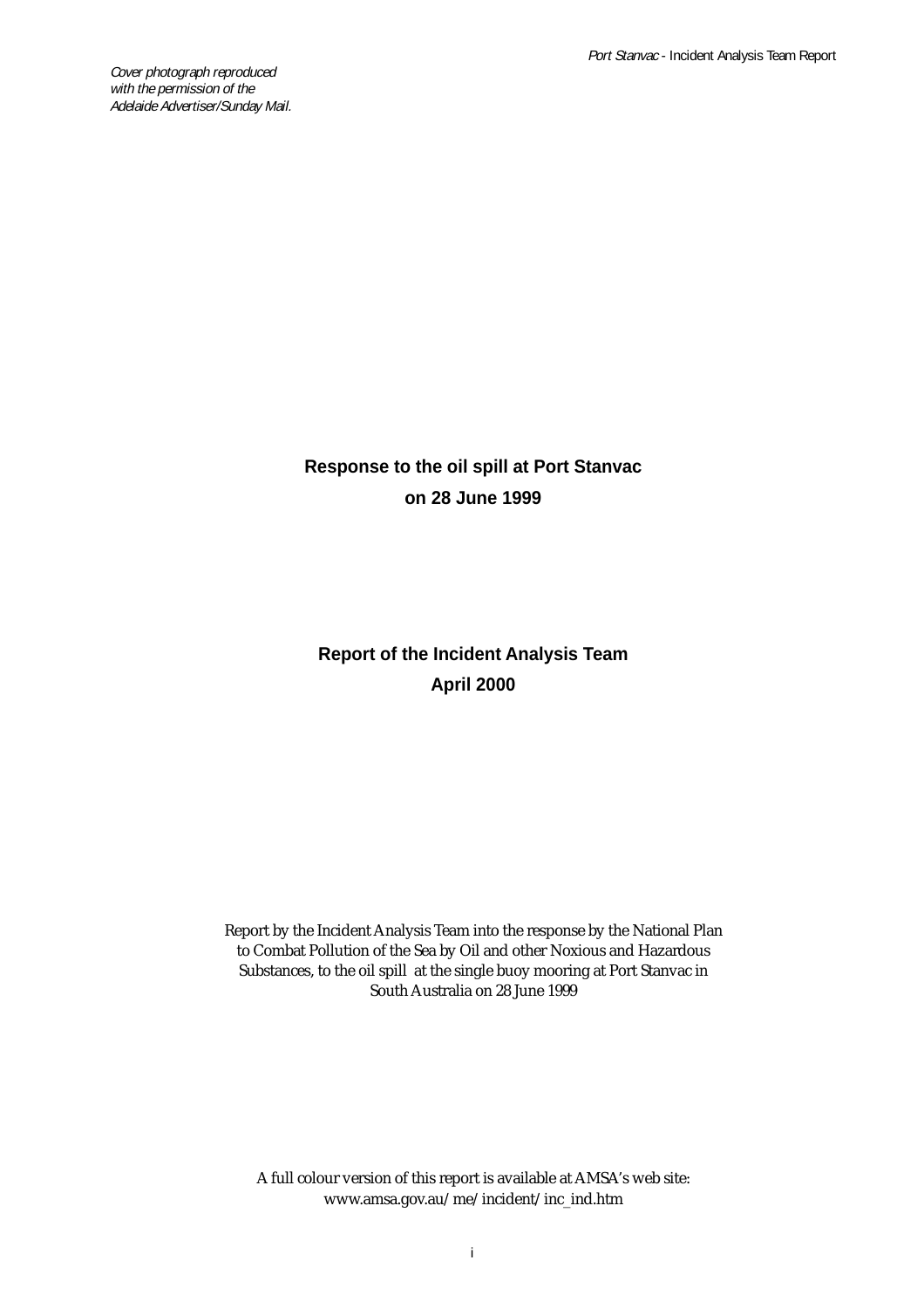

Beach cleanup operations at Sellicks Beach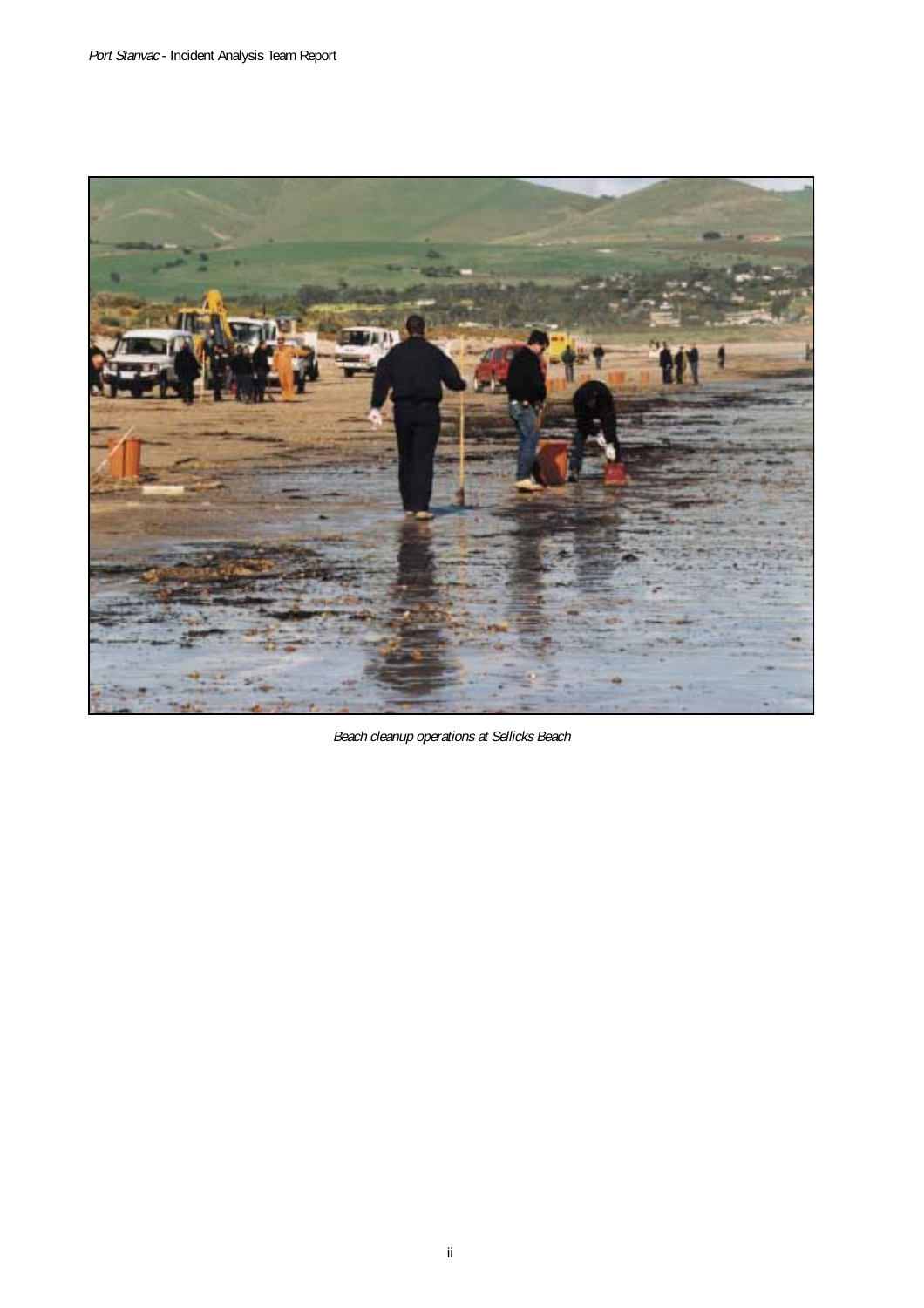## **CONTENTS**

|                                                                                               | Page         |
|-----------------------------------------------------------------------------------------------|--------------|
| Preface                                                                                       | iv           |
| <b>Executive Summary</b>                                                                      | V            |
| Incident description                                                                          | $\mathbf{1}$ |
| The Response: initial and overall effectiveness                                               | 7            |
| Planning: adequacy and effectiveness of the incident response plans, and their implementation | 9            |
| Personnel and equipment                                                                       | 10           |
| Adequacy and effectiveness of wildlife rescue and rehabilitation                              | 12           |
| Environmental advice and support                                                              | 13           |
| Occupational health and safety issues                                                         | 16           |
| Administrative support services                                                               | 17           |
| Adequacy and effectiveness of aerial dispersant capability                                    | 19           |
| Relationships among parties involved in the incident including media aspects                  | 23           |
| Contingency plans: National, State and Local                                                  | 26           |
| Recommendations                                                                               | 28           |

## **APPENDICES**

| Appendix 1 Terms of Reference |    |
|-------------------------------|----|
| Appendix 2 Glossary           | 32 |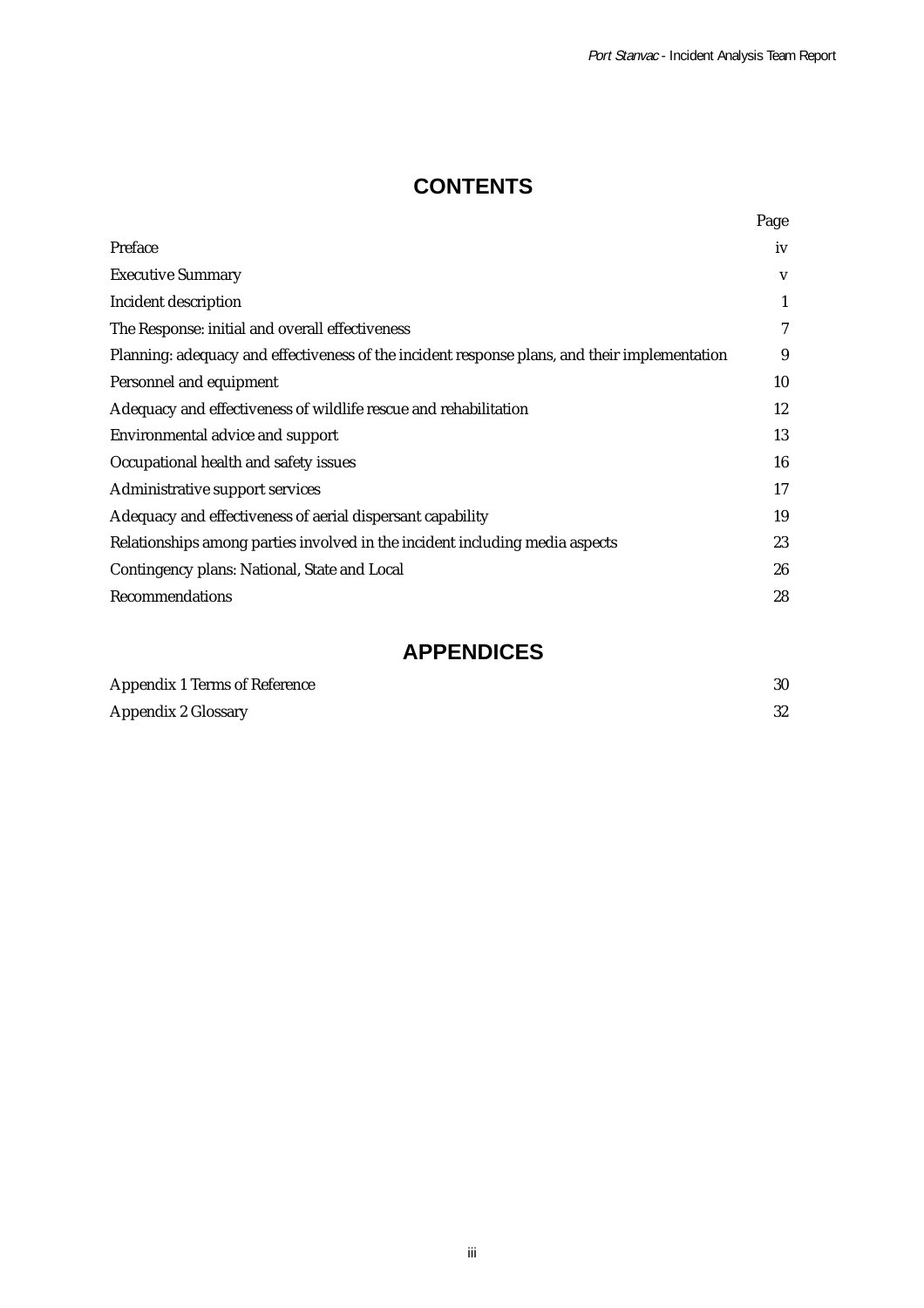## **PREFACE**

Following the oil spill that occurred at the single buoy mooring at Port Stanvac in South Australia on 28 June 1999 an inquiry was undertaken to investigate the reason for the spill and whether any corporation or individuals were responsible for the spill and should be prosecuted. The investigation was established by the South Australia Minister for Environment Housing and Aboriginal Affairs under the South Australian Environment Protection Act 1993 and is quite separate from this report.

The response to the spill was carried out as part of the National Plan to Combat Pollution of the Sea by Oil and Other Noxious and Hazardous Substances (National Plan). An incident response analysis, the subject of this report and which is a routine matter after any significant pollution incident, was undertaken under the general terms of reference adopted by the National Plan Advisory Committee in 1998. An Incident Analysis Team was established in September 1999 to undertake a comprehensive analysis of the management of the incident from an oil spill response perspective and to assess any deficiencies in the National Plan or in the actual response. The Terms of Reference for the Incident Analysis including details of the Analysis Team are at Appendix 1.

Members of the Incident Analysis Team, none of whom were directly involved in the incident conducted personal interviews and held discussions with many of the people involved with the response and with community and environmental groups.

Any comments or criticisms in the report must be read in a constructive sense. As with any analysis of an emergency incident it is essential to ensure that the lessons learned are used to improve arrangements and plans in readiness for any future incidents.

The Incident Analysis Team greatly appreciates the input of the many organisations and individuals who provided their written notes and made time available for informal interviews and discussion.

All times used in the report are expressed as Australian Central Standard Time.

Michael Julian Chair Incident Analysis Team 14 April 2000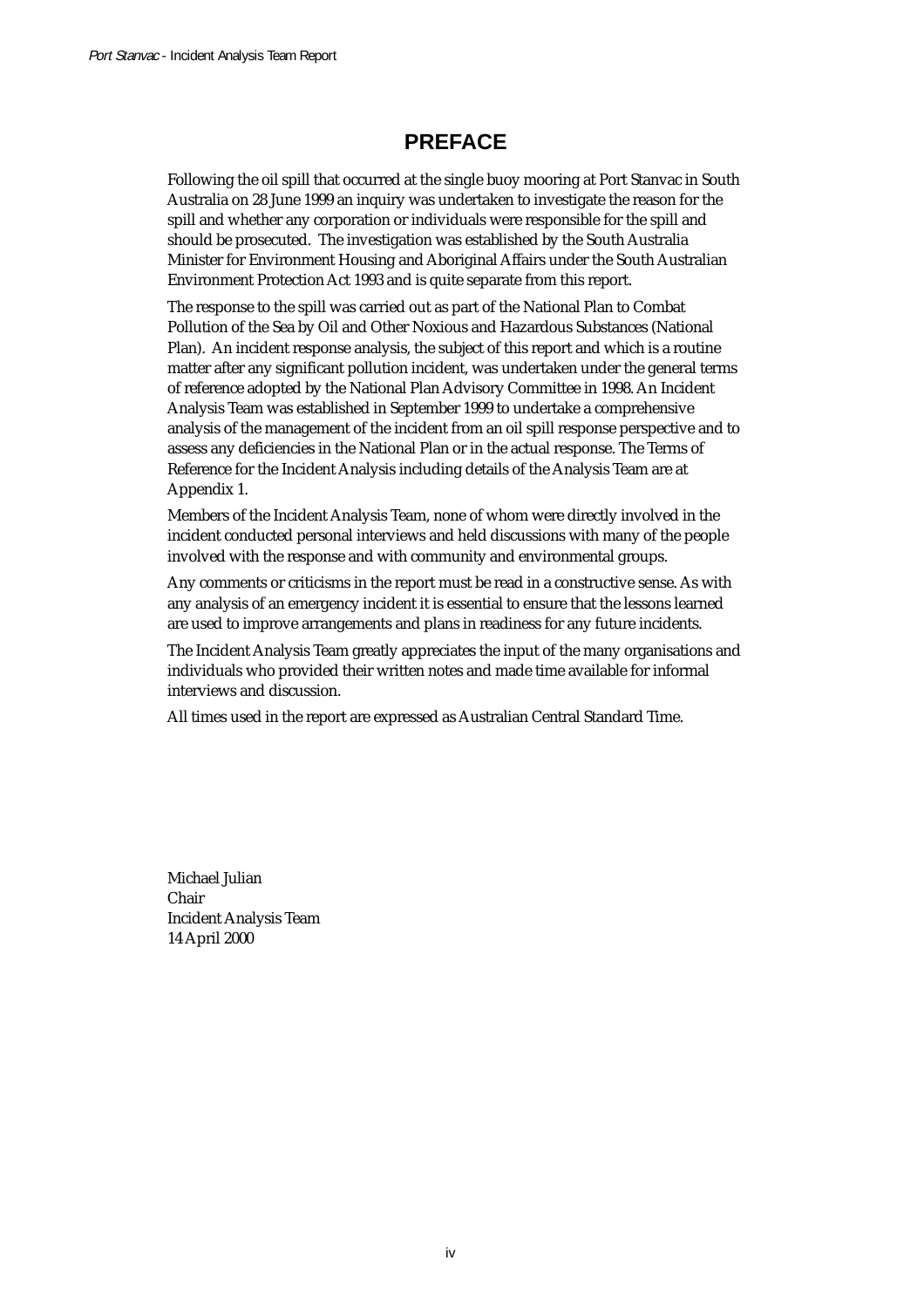### **Executive Summary**

On Monday 28 June 1999 just before dawn the *Chanda*, a 148 500 dwt Liberian registered oil tanker having completed discharging its cargo of Oman crude oil, was preparing for departure from Mobil's Port Stanvac single buoy mooring in the Gulf of St Vincent, South Australia.

At 0600 hours the Mobil pilot who was on the bridge assisting the Master with the vessel's departure became aware that the discharge hose, which was in the process of being pressure tested, had parted and that oil was on the sea.

It was difficult to gauge the amount of oil on the water in the half light, but the pilot estimated it was in the range of 30 to 50 cubic metres, sufficient to classify the spill as a 'Tier Two'.

The pilot immediately notified the various shore authorities including the Transport SA Marine Environmental and Safety Operations Manager, who is the State Spill Commander, and by 0609 hours the Mobil Incident Support Centre at the Mobil Adelaide Refinery at Port Stanvac had been activated.

In discussions between the State Spill Commander and the Mobil pilot it was agreed the primary response would be aerial dispersant application.

Following receipt of information from the Mobil Adelaide Refinery of the likely loss of oil from the shore tank, the Mobil pilot advised the State Spill Commander the upper limit of the spill size as being approximately 260 cubic metres.

The weather at the time was fine with a northerly wind at 25 knots, which with the ebb tide took the oil slick in a southerly direction, parallel with the coast.

The National Plan Fixed Wing Aerial Dispersant Capability contract was activated, two agricultural spraying aircraft commenced dispersant application operations, the first at 0906 hours and the second at 0940 hours.

Dispersant application operations were at all times under the direction of an Air Attack Supervisor, on board the control helicopter, who reported the dispersant as being 'very effective'.

At 1015 hours the quantity of the oil slick, based on visual observations, was recorded in the Incident Support Centre log as about 25 cubic metres. This spill size figure was promulgated to some response personnel and was also released to the media.

The Mobil tug Pegasus and the South Australian Fire Service's emergency response vessel Gallantry with other work boats were utilised in assisting the dispersion of oil by agitating the sprayed dispersant and oil mixture with their propellers. A troilboom and a self propelled oil recovery vessel were also mobilised and by the end of the day had recovered 9 cubic metres of oil.

Aerial dispersant application continued throughout the day until 1602 hours, using a total of 18.2 cubic metres of dispersant. Using a conservative application rate of 10:1 for this type of oil would indicate that about 180 cubic metres of oil had been treated on the first day.

At 0829 hours on Tuesday 29 June the northern end of the slick was about 5.5 nautical miles south and 3 nautical miles offshore just south of Port Noarlunga. The slick extended a further 4 nautical miles south to about 3 nautical miles offshore from Moana. The quantity of the oil remaining on the sea as a slick was estimated as 50 cubic metres.

One dispersant aircraft was used on the second day and applied 7.9 cubic metres of dispersant on the remaining 50 cubic metres of oil. By 1720 hours almost all dispersable oil had been dispersed and dispersant application operations ceased.

An interruption of about three hours occurred to dispersant application operations when problems arose transporting dispersant by road from Port Stanvac to Aldinga Airport, following the switch in airports due to cross winds at Port Stanvac.

The weather was too rough to use on water oil recovery equipment on the second day and in any event, the dispersant was still effective even though more than 24 hours had elapsed after the release of the oil. Vessels continued throughout the day to agitate the dispersant/oil mixture and bring fresh oil to the surface.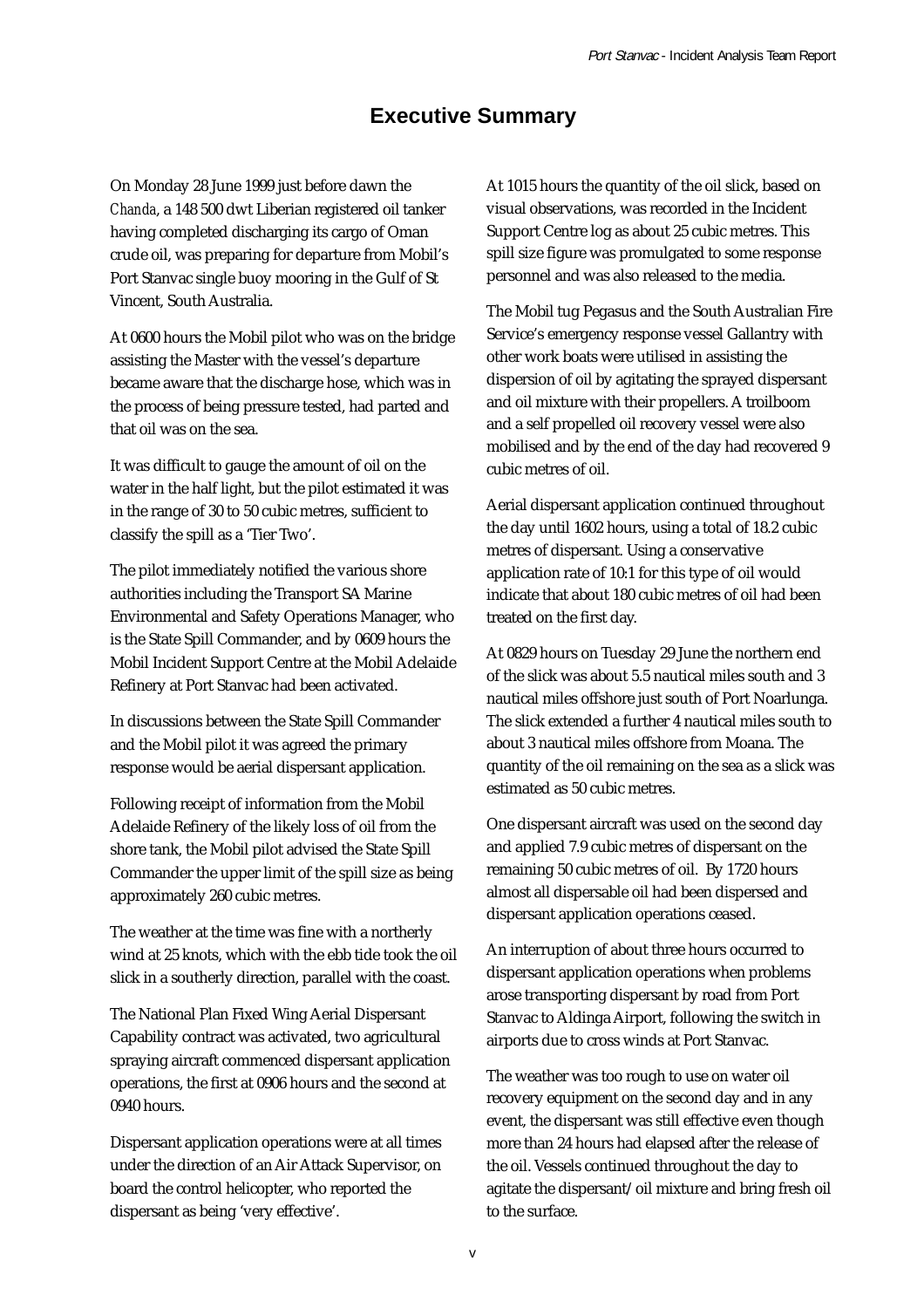It was predicted that the last remaining remnants of spilt oil, which was mainly sheen, would likely come ashore the following morning. Overnight planning was undertaken to prepare for beach cleanup operations.

The aerial surveillance flight on the morning of Wednesday 30 June reported light oiling of Sellicks and Aldinga Beaches.

Over the next three days some 150 personnel and equipment from the City of Onkaparinga were used to clean the beach. About 400 cubic metres of oiled sand and seaweed was removed.

On Friday 2 July Mobil confirmed the loss of oil from the shore tank and pipeline as approximately 270 cubic metres.

Beach cleanup activities ceased on Saturday 3 July.

The Incident Analysis Team found that overall this was a successful response, with a very good outcome. It clearly demonstrated the capability of aerial dispersant application and the ability of the two principal organisations Transport SA and Mobil to work well together with support from other organisations under the South Australian Marine Spill Contingency Action Plan.

The strong weather conditions and favourable currents combined with the successful application of dispersant resulted in this significant spill having minimal impact on the marine and coastal environment.

The successful outcome is a clear indication that the incident was appropriately managed within the scope of the State, Local and National contingency plans.

Nevertheless, in any analysis of this kind issues will be identified which can help in future response operations. Some fourteen recommendations have been made and a number of other issues listed which need to be addressed by the National Plan Advisory Committee.

#### **Three main areas have been identified.**

Firstly, the issue of communicating spill quantities accurately and timely to all involved in the pollution response operation and to the media. In this incident there was confusion amongst responders as well as deep concern in the community about misinformation about the size of the spill. Community and media representatives clearly indicated to the Analysis Team that Mobil lost a lot of credibility in their handling the provision of 'accurate' information.

Secondly, the issue of the method of estimating the quantity of spilled oil, particularly obtaining better estimates of the thickness.

Thirdly, the need to ensure accurate estimates of dispersant requirements are made and recorded and that application rates and dispersant usage are monitored and recorded throughout a response.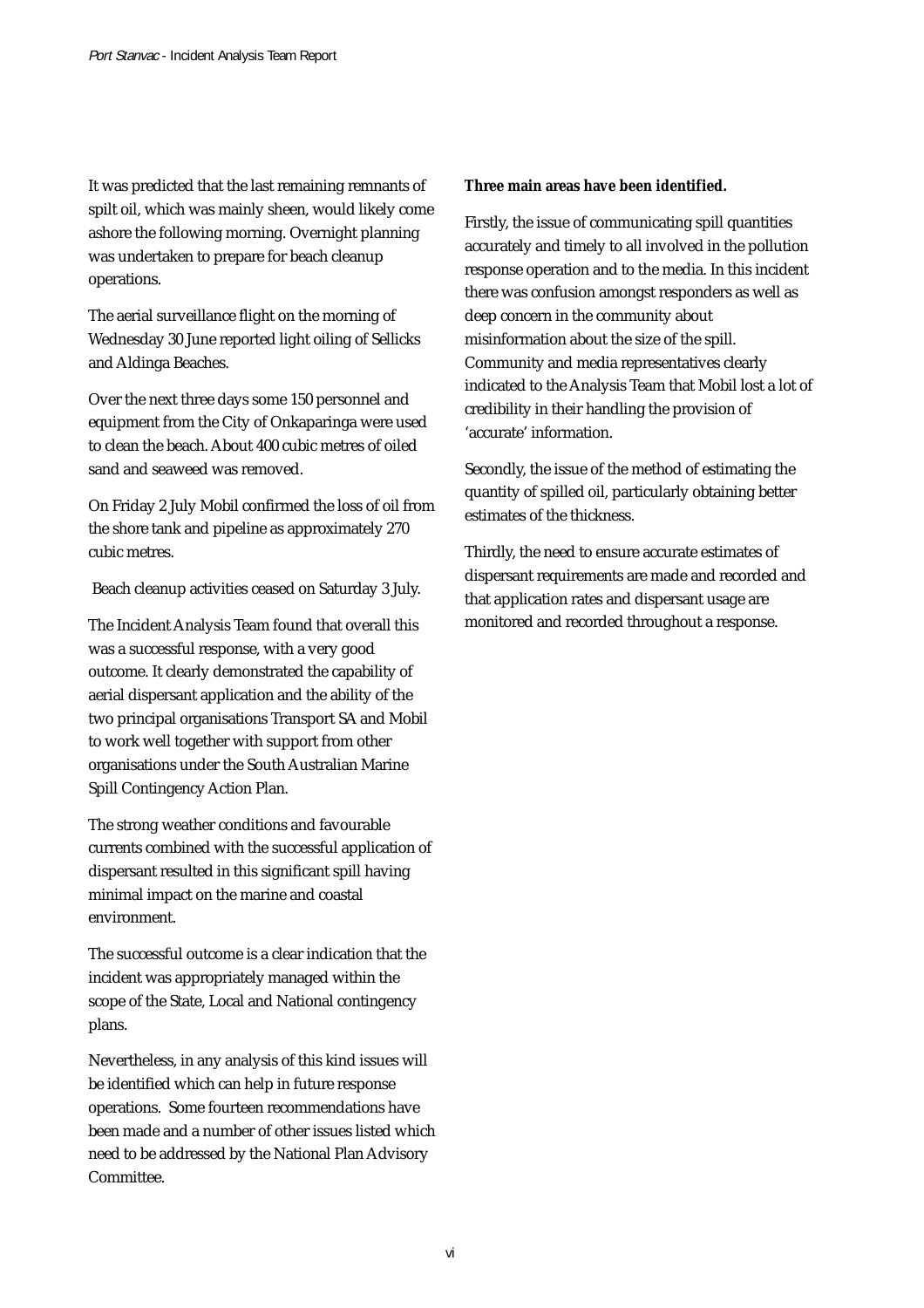#### **INCIDENT DESCRIPTION 1**

#### **Monday 28 June 1999**

Just before dawn the *Chanda*, a 148 500 dwt oil tanker owned by Essar Shipping Limited and registered in Liberia, having completed discharge of its cargo of Oman crude oil, was preparing for departure from the Port Stanvac single buoy mooring (SBM) in the Gulf of St Vincent, South Australia. The SBM is located 1.8 nautical miles off the Mobil Adelaide Refinery at Port Stanvac and consists of a floating hose, mooring buoy and subsea pipeline to the shore tank farm.

At 0600 hours the Mobil duty pilot who was on the bridge of the *Chanda* assisting the Master in the vessel's departure noticed a smell of crude oil. The pilot then saw that the discharge hose, which had been disconnected from the ship and was being leak tested, had parted, at or near, the breakaway coupling and that oil was on the sea.

The duty pilot immediately notified shore personnel to activate the Mobil Incident Support Centre (MISC) at the Mobil Adelaide Refinery. The pilot also notified the Refinery Manager and the Transport SA Marine Environment and Safety Operations Manager who is the State Spill Commander (SSC).

In the initial telephone advice by the Mobil pilot to the SSC it was agreed Oman Crude was amenable to chemical dispersion and that aerial application of dispersant would be the most appropriate response.

The SSC, who was at home, took command of the response initiating pre arranged call out procedures prior to going to the Transport SA office in Port Adelaide.

The duty pilot, in the initial stages, was uncertain of the amount of oil that had escaped from the discharge hose but estimated the spill in the range of 30 to 50 cubic metres. That is a Tier Two spill, between 10 and 1000 cubic metres.

The weather was fine with a northerly wind at 25 knots, which together with the ebb tide took the oil slick in a southerly direction, parallel with the coast.

Between 0602 hours and 0609 hours the SSC activated the South Australian Marine Spill Contingency Action Plan and called out Transport SA pollution response personnel, instructing them to establish the Transport Incident Control Centre (TICC) at Transport SA's depot at Glanville Dockyard. The SSC also telephoned Australian Maritime Resources (AMR), located at Parafield airport to the north of Adelaide, alerting them of the need for aerial dispersant application pending AMR being activated by the Australian Maritime Safety Authority (AMSA) in Canberra.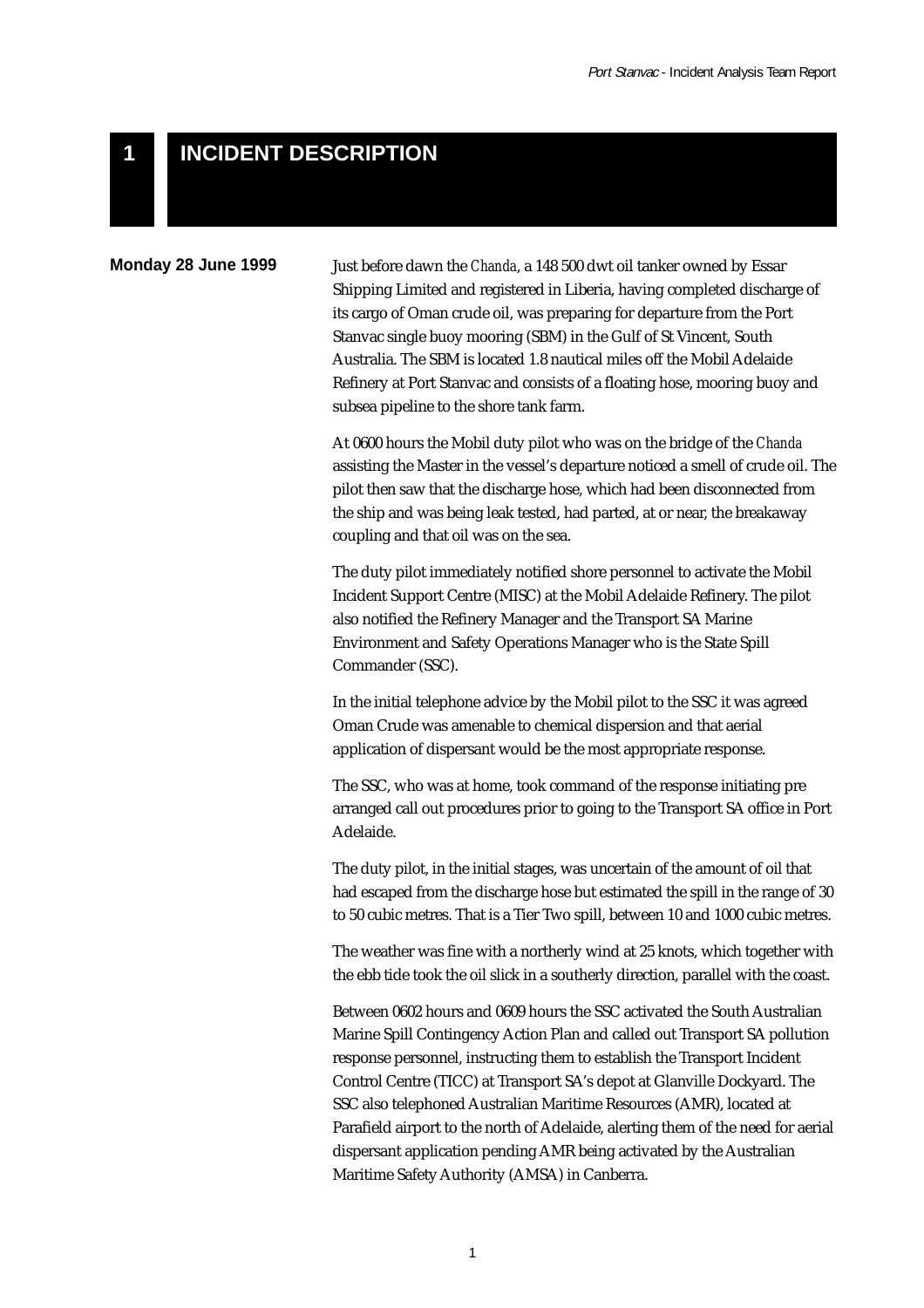AMR is the company contracted by AMSA under the National Plan to provide a fixed wing aerial dispersant capability using agricultural crop spraying aircraft.

By 0609 hours the MISC had been activated, divers called out to shut down the sub sea valves and directions given for the company's work boat Beattie to be rigged to apply dispersant. However it was later determined that the vessel would not used to apply dispersant. A helicopter had been ordered to undertake surveillance of the spill.

Mobil made an initial calculation of the amount of oil in the shore tank and estimated that up to 260 cubic metres of oil could have been released and advised the SSC the upper limit of the spill size as about 260 cubic metres. From previous experience it was noted that these initial calculations should be treated with caution until the oil level in the shore tank had settled.

The MISC at the Mobil Adelaide Refinery was operational by 0630 hours, initially under the direction of a Mobil Marine Pilot who was later appointed Incident Controller (Mobil).

By 0630 hours the SSC had contacted AMSA's Environment Protection Group (EPG) advised that the oil spill was estimated at between 30 to 50 cubic metres and requested activation of the Fixed Wing Aerial Dispersant Capability (FWADC) contract. EPG personnel were called in to AMSA's headquarters to assess the oil spill response requirements including activation of the National Response Team (NRT), the activation of the FWADC contract and the possible need for additional National Plan equipment from interstate.

At 0652 hours Mobil placed the oil industry's Geelong based Australian Marine Oil Spill Centre (AMOSC) on stand-by.

The Environment and Scientific Coordinators (ESC's) were on site by 0715 hours.

The helicopter chartered by Mobil arrived at Port Stanvac at 0725 hours and was operational throughout the response supporting Mobil operational activities.

At 0725 hours the TICC was operational under the direction of the Principal Marine Environment and Safety Officer with primary responsibility of providing operational support and assisting with logistics and administration.

At 0740 hours AMSA was advised by Mobil of the possible upper limit of 260 cubic metres and following further discussion between AMSA and the SSC and Mobil, AMSA activated the aerial dispersant capability contract at 0757 hours.

Aerial dispersant application operations commenced at 0906 hours. Initial reports received from the control helicopter indicated the dispersant application was very effective.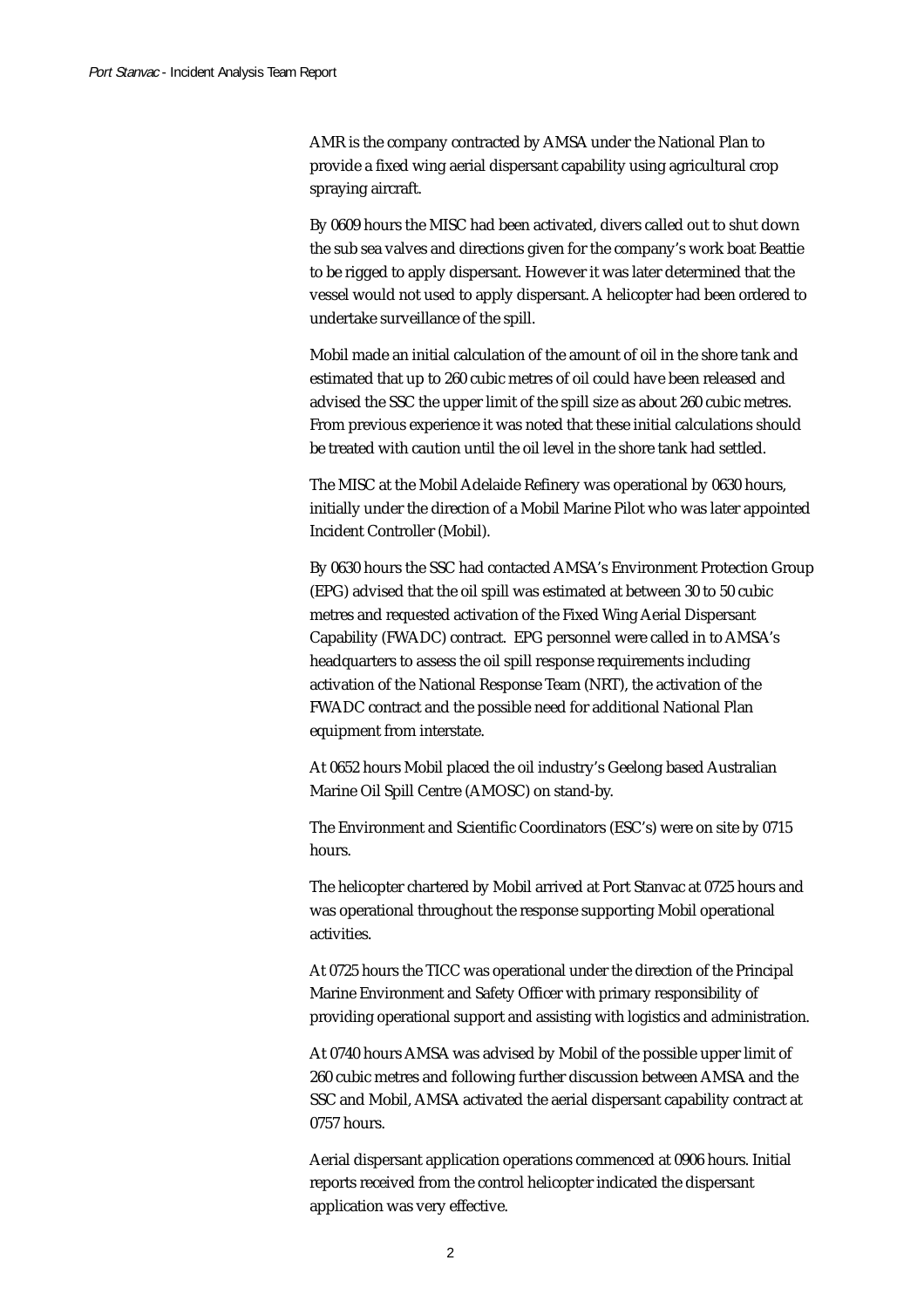

Aerial dispersant application by Air Tractor.

AMSA agreed to initially send two personnel to Port Stanvac to assist with operations, a third officer was sent later in the day.

Two dispersant application aircraft operated throughout the day under the direction of AMR's Air Attack Supervisor on board the control helicopter.

Precautionary booms were placed in the Onkaparinga river mouth and other creeks south of Port Stanvac to reduce the risk of oil entering these rivers. The first boom was in place by 0830 hours.

At 0930 hours the SSC relocated to the MISC at the Mobil Adelaide Refinery and continued the incident command role as well as managing the Operations Section within the Incident Control System structure. The MISC then became the Incident Control Centre and the TICC operated in a support role (TISC) until the following day when its staff relocated to the Advanced Operations Centre (AOC) at the O'Sullivans Beach boat ramp.

At 1000 hours the first Oil Spill Situation Report (SITREP) was issued by the TISC advising the approximate spill size as 50 cubic metres.

At 1015 hours the aerial surveillance flight reported the dimensions of the slick as 1000m x 250m, it was also observed that the oil was 'quite thick' in the bow and stern waves of the Mobil tug and other work boats in the area. The incident log records the size of the slick as 25 cubic metres, this figure was released to the media and also to some response personnel.

The SSC, who was working to an upper spill size limit of 260 cubic metres as advised by Mobil, estimated that sufficient stocks of dispersant were available within the State to combat the spill.

A number of vessels owned by SA Ports Corporation , Transport SA and Mobil operated to agitate the oil to bring fresh oil to the surface to assist in the dispersant process.

At 1315 hours the SSC confirmed with AMSA that there was no requirement to seek assistance of the NRT or for additional National Plan equipment.

Some on-water oil recovery activity was undertaken between aerial spray runs by Transport SA's vessel Murex and the National Plan oil recovery vessel *Mullo* utilising a troil boom. This operation was successful in recovering 9 cubic metres of oil.

At 1602 hours aerial dispersant application ceased for the day. It was noted that a total of 18.2 cubic metres of dispersant had been used.

During the day the slick was reported to have spread to between 5000 and 10000 metres in length and between 500 and 800 metres in width.

The SSC determined that one dispersant application aircraft would be required the following day.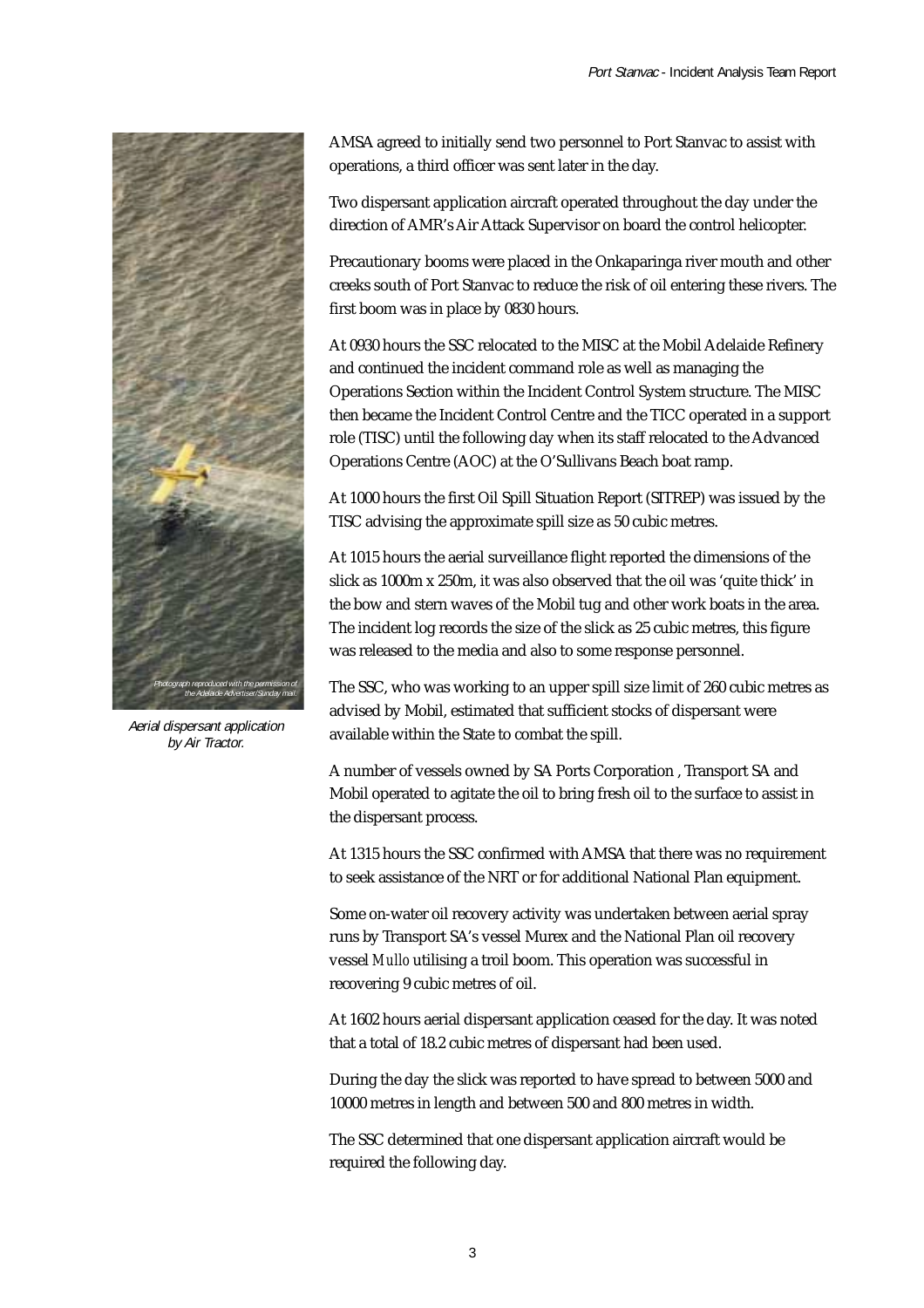#### **Tuesday 29 June**



Advanced Operations Centre, O'Sullivans Beach boatramp.

At 0700 hours the wind was northerly at 20 to 30 knots.

At 0829 hours the northern end of the slick was about 5.5 nautical miles south and 3 nautical miles offshore, just south of Port Noarlunga. The slick extended a further 4 nautical miles south to about 3 nautical miles offshore from Moana. The spill was observed to be 5500m by 500m and later estimated at about 50 cubic metres volume.

 Due to cross winds at the Port Stanvac airstrip aircraft dispersant loading operations were initially transferred to Calvin Grove 50 kms from the oil slick while dispersant supplies were transported to Aldinga Airport.

At 0853 hours it was decided to relocate Transport SA personnel from the Glanville Dockyard ISC to set up an Advanced Operations Centre (AOC) at O'Sullivan's Beach boat ramp in the State Emergency Service (SES) caravan with responsibility for coordinating the beach cleanup operation..

At 0925 hours AMR resumed aerial dispersant application operations using one dispersant application aircraft and the control helicopter. Vessels were again used to agitate the oil/dispersant mixture with their propellers. Weather conditions prevented any attempt at on water recovery.

Aerial dispersant application operations continued throughout the day, except for a 3 hour delay while dispersant was relocated to Aldinga Airport. Road transportation difficulties were the main cause of the delay.

At 1437 hours the wind was continuing from the north at 23 knots.

At 1533 hours the oil slick was reported to consist mainly of sheen and was approximately 5 nautical miles north of Myponga Beach and was 6000m long and 200m to 500m in width. The SSC estimated the quantity of oil remaining as about 8 cubic metres.

By 1720 hours nearly all oil capable of being dispersed had been dispersed, consequently the decision was made to terminate aerial dispersant application.

Despite a forecast of the northerly winds turning south west the wind remained northerly until the evening which assisted in holding the oil offshore.

Throughout the day the South Australian Metropolitan Fire Service's Emergency Response Vessel Gallantry operated in the area of Aldinga Beach using fire monitors to agitate the oil slick to assist in dispersion.

A total of 26.1 cubic metres of dispersant was used in the response.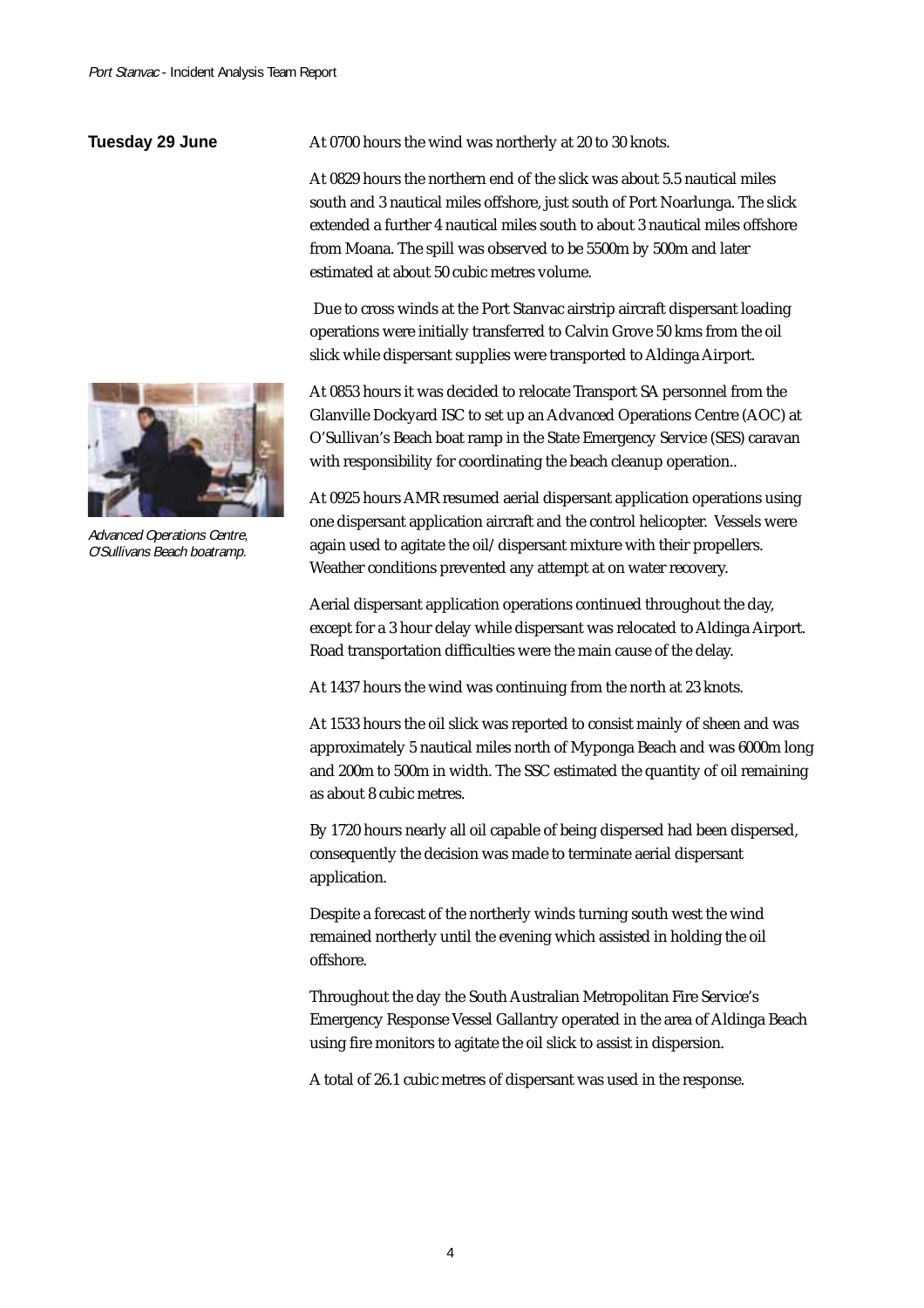#### **Wednesday 30 June**



Snares ready for use at Sellicks Beach

#### **Thursday 1 July**



Vehicles and equipment used in beach clean up at Sellicks Beach

**Friday 2 July - Saturday 3 July** At 0745 hours the wind was south to south west at 20 knots.

At 0758 hours, an aerial surveillance flight confirmed that some oil was impacting the shoreline at Sellicks and Aldinga Beaches. Light oiling of about 800m of beach with slight sheen for about 1 kilometre on each side was reported.

Between 0800 hours and 1010 hours beach cleanup gangs and council equipment were organised and sent to Sellicks and Aldinga Beaches.

Some 150 personnel were employed in beach clean up operations, which continued throughout the day. Oiled seaweed and sand debris collected from Sellicks and Aldinga Beaches was transported to the Port Stanvac refinery for remediation.

Arrangements were put in place for further beach cleanup for the following day.

By 0820 hours 100 personnel were deployed to continue beach clean up operations.

Approval was obtained from the Environment Protection Agency (EPA) for oiled debris to be taken for land disposal.

The aerial surveillance flight at 0855 hours reported no further oil at sea and at 1332 hours reported that the beach was substantially clear of oil.

During the afternoon booms were removed from various creeks and other equipment returned to store for cleaning. A general wind down of response operations was underway.

Spot cleaning of remaining oiled beach pebbles and rocks was carried out with local councils satisfied beach cleanup was completed.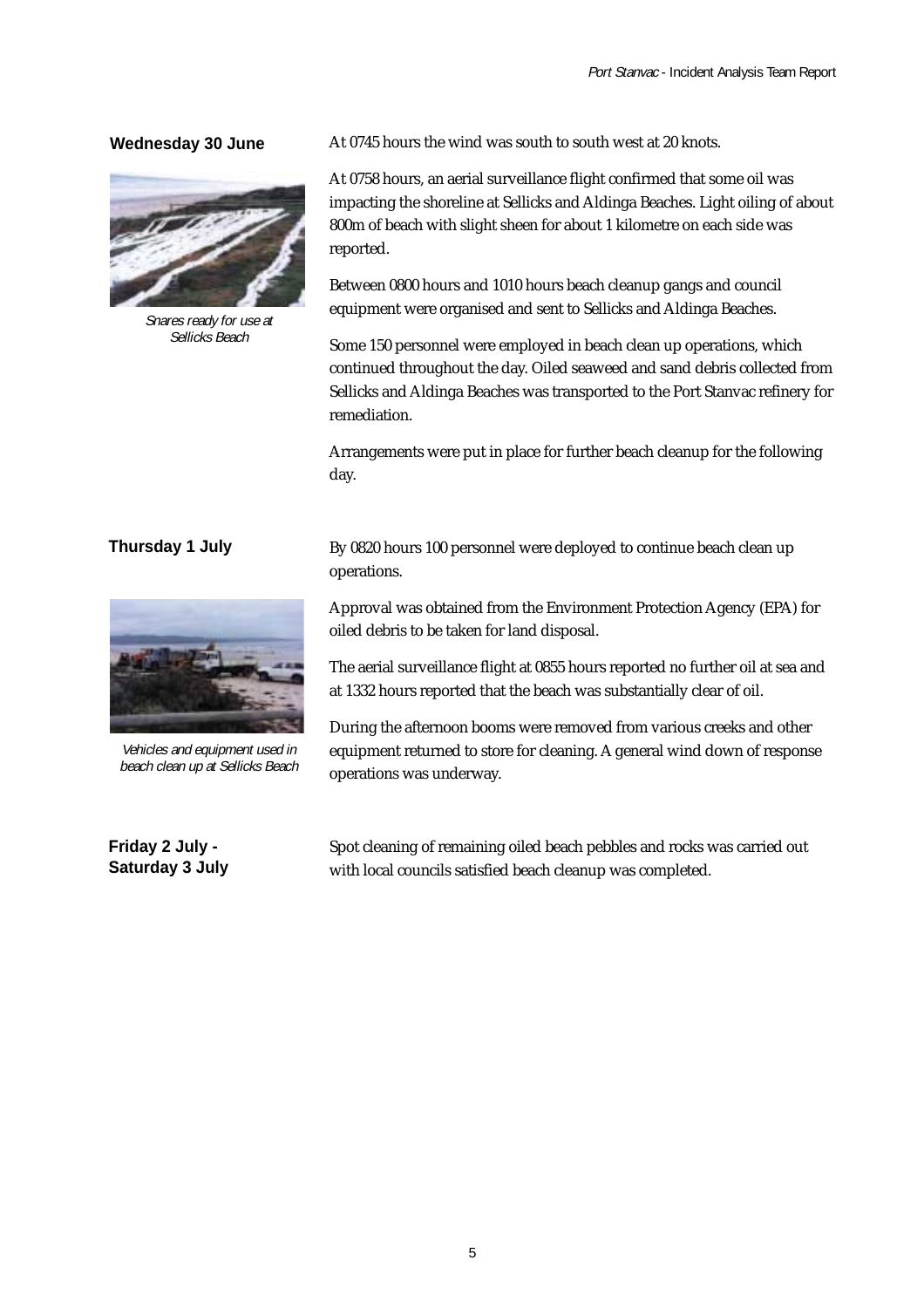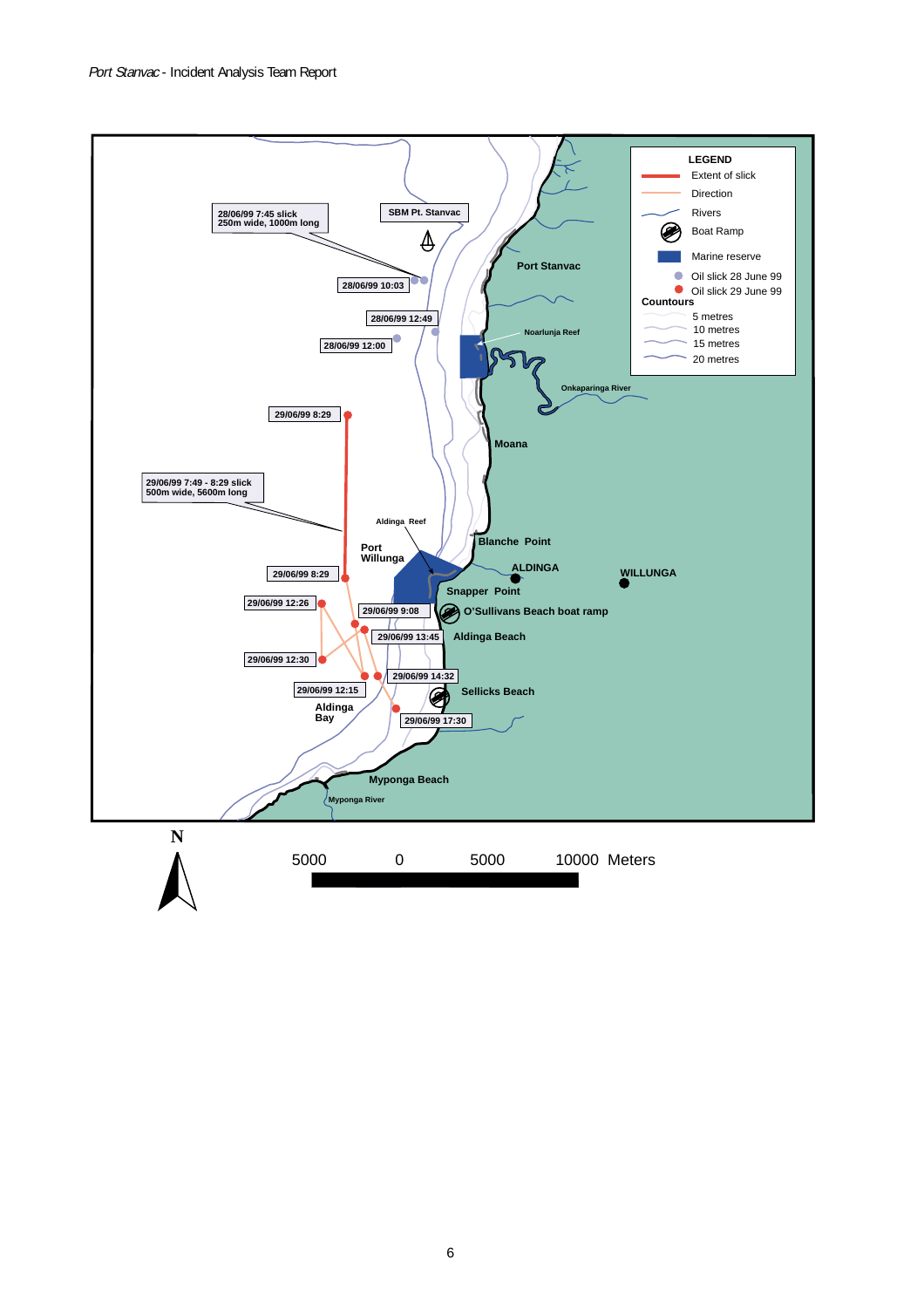# **THE RESPONSE: initial and overall effectiveness**

The response commenced immediately the spill was noticed at 0600 hours on Monday 28 June 1999. The MISC was activated and the South Australia SSC took overall command of the response from the initial notification.

**2**

The response continued until Saturday 3 July and consisted of two days aerial dispersant application with some minor on-water oil recovery and three days minor beach cleanup.

Oil spill recovery and response craft from Transport SA, SA Ports Cooperation and Mobil undertook the on-water response. Vessels from these organisations were standing by on the edge of the slick awaiting instruction to recover oil but it was considered the dispersant application operation was sufficiently effective without intervention of oil recovery vessels. However, this aspect was not relayed to them. The surface craft were used to agitate the oil/dispersant mix and also to bring 'fresh' oil to the surface for the next aircraft sortie.

The TISC sent out several reports using the SA Pollution Report (Poll Rep) report form instead of using the more detailed SITREP form specified in the National Contingency Plan. By mid morning and again at other times it was necessary for AMSA to remind the TISC of the requirement to send out regular situation reports.

On the morning of Wednesday 30 June the first surveillance flight determined that there was light oiling at White Sands, Aldinga and Sellicks beaches.

Beach clean-up was coordinated by Transport SA with assistance from Mobil from the AOC located at O'Sullivans Beach. Beach cleanup resources consisted Mobil's Transfield contract labour as well as personnel and equipment from the City of Onkaparinga, a total of 150 persons were used in beach clean up operations.

Beach clean-up consisted of two main approaches, firstly removing beach debris such as seaweed along the shoreline, prior to the oil hitting the beach. This reduced the amount of waste generated.

Also absorbent snares were used in the surf zone with the intent of restricting oil from beaching.

In the second approach beach clean up crews removed the thicker aggregations of oil and sand debris using three front end loaders and six trucks. Oiled pebbles above the tidal influence were placed into the surf zone for mechanical agitation using City of Onkaparinga equipment.

The beach cleanup produced some 400 cubic metres of oiled debris, mainly sand and seaweed (containing an estimated 2 tonnes of oil) much of which was returned to the refinery site for remediation and the remainder taken to a nearby authorised waste facility after EPA approval.

#### **Comment**

The initial and overall response was timely and effective. The aerial dispersant application operation was the key factor in the successful outcome to this incident, clearly demonstrating the benefit of the National Plan FWADC contract.

Concern was expressed about the time it took AMSA to activate the FWADC contract. AMSA advised that information on several aspects had to be obtained before committing the costs associated with such a response. To speed up the activation process in the future AMSA should specify the type of information required. In future this information should be provided to AMSA at the same time as the request to activate the FWADC contract.

A detrimental aspect of the response was the under estimation of the spill size at 1015 hours on the first day and the confusion caused by the promulgation of the low figure to some of those involved in the response as well as its release to the media.

It has not been made clear to the Incident Analysis Team where the assessment of 25 cubic metres came from. The method and premises on which the estimation was made were not recorded, 'backtracking' the information that is available does not agree with this estimate. It would appear that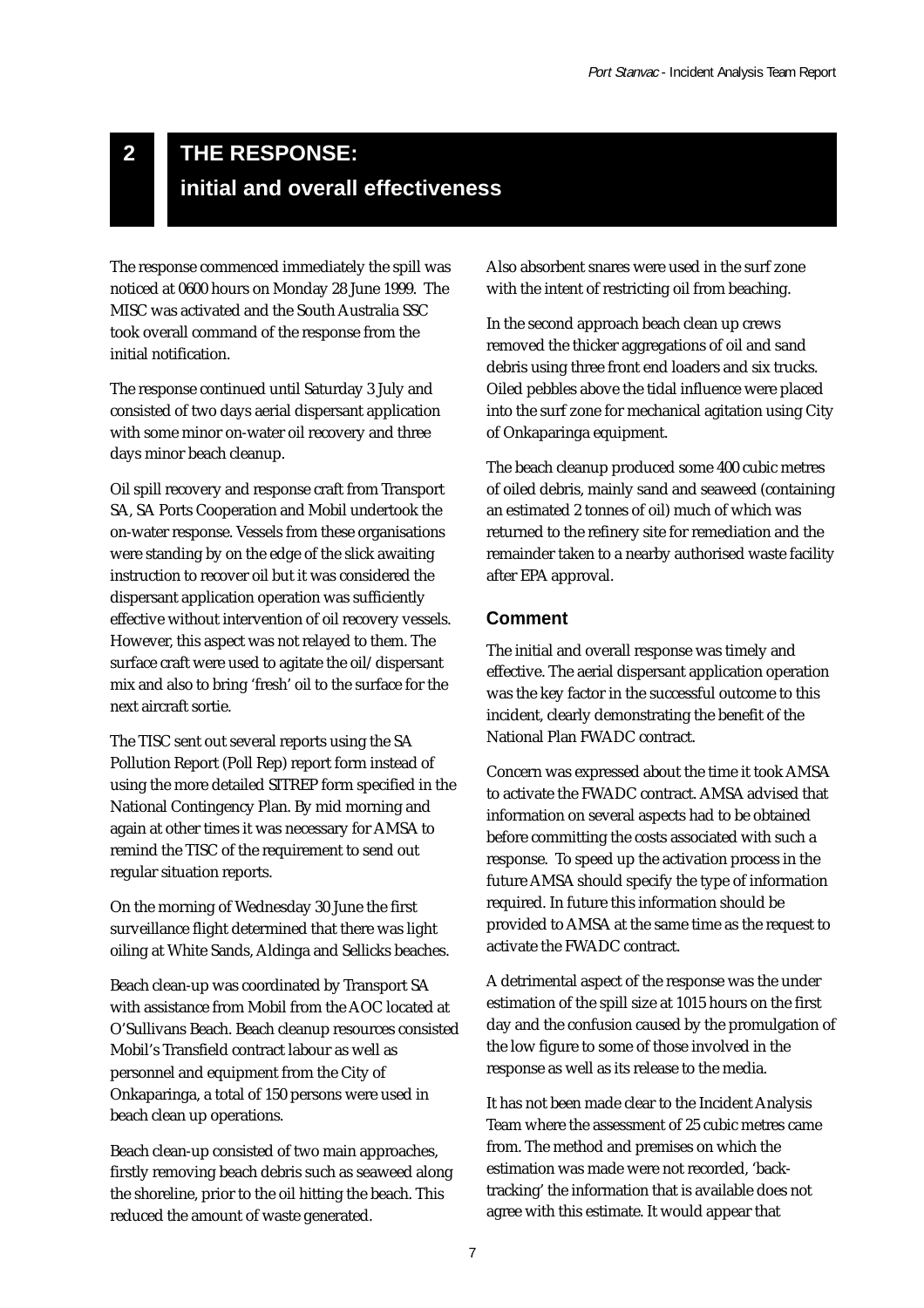insufficient attention was given to the thickness of the oil in the bow and stern waves of vessels in the slick and the use of helicopter rotor wash may not have been considered to estimate the thickness of the slick.

Despite a spill size of 25 cubic metres being passed to the media as well as to some response personnel, the spill was responded to as a Tier Two spill.

The table for calculating volume of oil spilled by area of slick and colour description in the Mobil Adelaide Refinery Marine Oil Spill Contingency Plan and a similar table in the National Contingency Plan, could be improved, particularly regarding thicknesses likely to be experienced with freshly spilt oil.

Analysis of the amount of dispersant used on the first day clearly demonstrated to all that the spill was greater than the 25 cubic metres recorded in the incident log and communicated to the media, however no attempt appears to have been made to correct this.

The absence of suitable communications from the dispersant application aircraft and helicopters to the ICC and to the support craft resulted in uncertainty regarding the coordination of the on-water recovery and the aerial dispersant application.

The uncertainty of the support craft crews of their role and of the aerial dispersant application strategy being the sole response mechanism led to confusion about the use of their oil recovery capability and at times led to the risk of boat crews being exposed to dispersant drifting over them.

Previous experience had led Mobil personnel to suspect the tank reading, which indicated 260 cubic metres had been lost. However, the Incident Analysis Team was advised that the estimate was likely to have been accurate within 100 cubic metres, which at the lower end would still have been a spill of 150 cubic metres.

Of particular interest was the ability to disperse the Oman crude beyond the 12 hours indicated by the Automated Data Inquiry for Oil Spills (ADIOS) system which provides information on weathering, evaporation and the dispersant window for various oil types.

There was comment that visitors to the ICC could not immediately discern amongst the various groups in

the ICC who was in charge and who was undertaking what. The use of tabards in future would clarify such issues.

With two helicopters and two dispersant application aircraft operating in the area, the lack of an Aviation Coordinator position in the ICC was detrimental to effective coordination of and communication with all aircraft operating in the area of the spill.

A key factor in any emergency response is the issue of regular, succinct SITREPS to keep others informed of progress, this is particularly important when agencies from interstate are being used or even when consideration is being given to using them.

Environmental groups interviewed by the Incident Analysis Team were concerned that too many people and too much heavy vehicular equipment was used in the beach cleanup, risking burying the small amounts of oil on the beach. In their view the beach should have been left to weather naturally.

Other comments were made about a perceived lack of organisational structure in the beach cleanup arrangements, without a specific person clearly identifiable in charge of operations.

#### **Issues to be addressed**

- AMSA should promulgate the information required to assess and activate the Fixed Wing Aerial Dispersant Capability contract.
- Improved National Plan training through promulgation of the techniques to be used when estimating spill sizes, particularly with regard to obtaining the thickness and dimensions of oil slicks.
- The table in the National Contingency Plan and the Mobil Adelaide Refinery Marine Oil Spill Contingency Plan used for calculating the volume of oil spilled using the area of slick and colour description should be revised for spills of greater thickness. NPAC should also consider using other oil slick size estimation models such as contained in the Exxon Oil Spill Response Field Manual.
- Need to ensure an Aviation Coordinator is appointed in the ICC whenever more than one aircraft is used.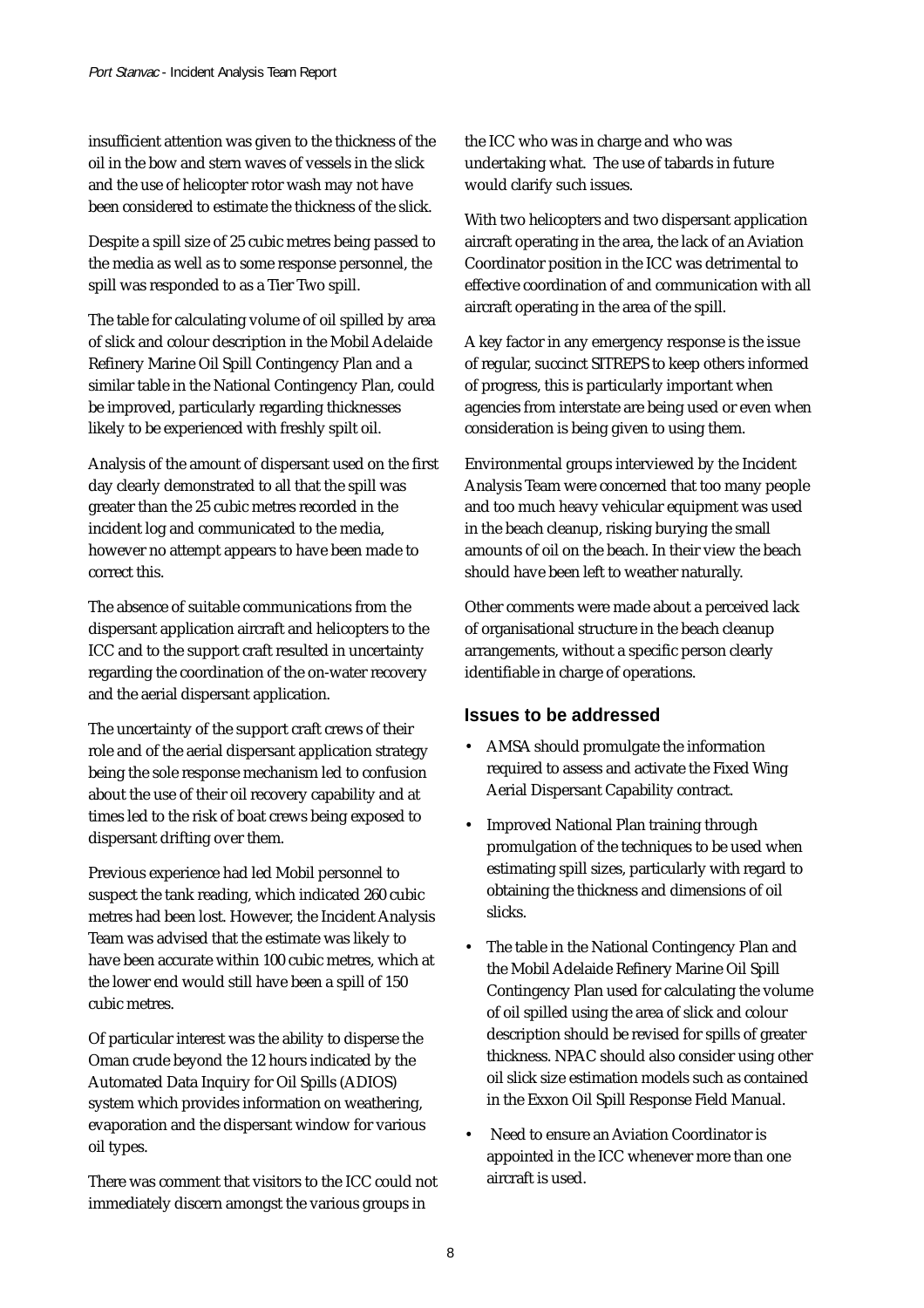## **PLANNING: adequacy and effectiveness of incident response plans, and their implementation**

There were a number of factors that contributed to the success of planning and executing the response to the spill, ie:

**3**

- The location of the spill was close to the resources of the Port Stanvac Refinery.
- The properties of the spilled oil were readily identified.
- *•* The spill was noticed as soon as it had happened.
- *•* Contingency plans for both the Port Stanvac Refinery and the State of South Australia are well developed and integrate well together.
- *•* Both government and industry personnel were very experienced and well known to one another through the National Plan State Committee, exercises and previous incidents.
- The responsibilities were clear and therefore response action was able to be initiated very rapidly.
- *•* There was negligible impact on wildlife.

In the initial stages it became clear and understood by the majority of personnel involved in the incident that the key response strategies were:

- (i) Disperse the crude oil offshore as quickly as possible using the fixed wing aerial dispersant capability;
- (ii) Deploy on water containment and recovery equipment;
- (iii) Boom off sensitive areas such as river mouths;
- (iv) Monitor the trajectory of the oil, prepare and execute such beach clean-up as required; and
- (vi) Monitor wildlife and respond as required.

A decision was made to set up the MISC at the Emergency Response Room in the Mobil Adelaide Refinery administration facility. This facility, centrally located with respect to the incident, has adequate space, is well served by resources such as phone and fax and has controlled access and is the recognised ISC for spills in the vicinity of Port Stanvac. The facility took on the responsibility of managing the incident when the SCC relocated there at 0930 hours on the first day and became the ICC.

The planning process used throughout the incident was relatively informal, based on morning and afternoon meetings of key personnel in the ICC. At these meetings feedback on progress was provided and key strategies modified as necessary, overall agreement was generally obtained by all parties on required action with delegation of the detailed planning of the various strategies given to the operational teams. Detailed action plans, where required, were prepared by the operational teams.

The dispersant application was planned and managed by AMR, with assistance from Mobil in loading dispersant into the aircraft. Application was controlled by discussion between the team in the control helicopter and the pilots, using the normal aircraft communications.

The decision that aerial dispersant application would be the sole response strategy and on water containment and recovery would not be required was not made clear to those involved in operating the oil recovery vessels and equipment.

The on-water recovery operation carried out using National Plan owned equipment was managed by Transport SA personnel, with recovery of oil taking place only on Monday 28 June, the first day.

Detailed planning for the beach clean up was carried out on site and at the AOC, with personnel and equipment required and its deployment resulting from the outcome of shore surveys. The open beach nature of the shoreline and the low concentration of oil meant that shore surveys were rapidly and easily carried out, thus not requiring the use of the full shoreline assessment methodology.

Wildlife support planning and monitoring, while under the overall coordination of the ESC, was provided by the RSPCA.

#### **Comment**

Overall the planning, while informal, was successful and appropriate for an incident of this size and duration.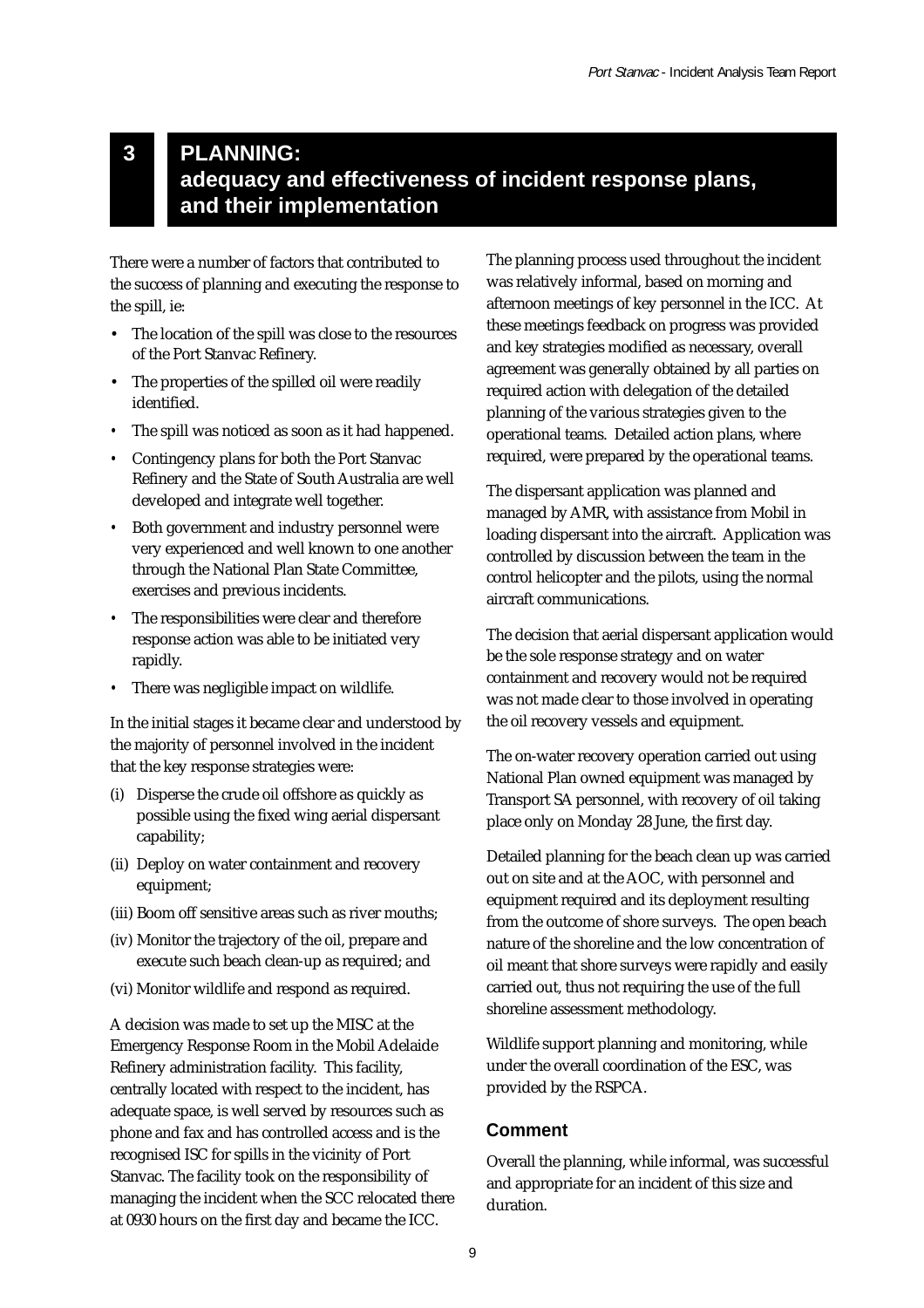## **4 PERSONNEL AND EQUIPMENT**

State and Federal government agency personnel together with Mobil and AMOSC were either immediately activated or placed on stand-by. AMR, the National Plan FWADC contractor was alerted to the requirement for aerial dispersant application prior to activation of the FWADC contract by AMSA.

National Plan on water oil recovery equipment held at Port Adelaide was mobilised and transported to the site.

In the initial stages AMSA notified the Chairmen of the National Plan State Committees in Victoria and NSW of the incident in case additional personnel and equipment resources were required from the NRT. This was later determined as not being required.

Likewise it was also determined that additional resources from AMOSC would not be required.

The National Plan equipment was supplemented by Mobil equipment held at the site.

#### **Personnel**

Personnel from Transport SA, SA Ports Corporation, Metropolitan Fire Services, SES, marine oil spill contractors, EPA and DAS Distribution together with Mobil's spill response team responded to the spill.

Three officers from AMSA attended to assist with the response. Local Government in the affected area

(Onkaparinga and Marion) played a significant role in the beach cleanup operation.

AMR General Manager, Operations Manager, Air Attack Supervisor and pilots were mobilised and operations commenced shortly after activation by AMSA.

Beach clean-up operation at

Transport SA Marine Safety Officers and the Principal Marine Environment Safety Operations Officer (PMESOC) opened the Glanville Dockyard Operations Centre. Administration staff were also called in to set up the support function. SA Ports Corporation was requested to provide personnel, vessels and crews.

The Mobil Adelaide Refinery ISC and later ICC was operated mainly by Mobil personnel, whilst other Mobil staff crewed Mobil's tug *Pegasus* and other work boats. The National Plan oil recovery vessel *Mullo* and other work boats were operated by personnel from Transport SA and the SA Ports Corporation.

The beach cleanup was set up with the PMESOC as Incident Controller in conjunction with the Mobil Shoreline Officer. Assisting were the City of Onkaparinga, State Emergency Service, the RSPCA, marine oil services contractors, Mobil Refinery personnel, Transfield personnel, Marine Safety Officers, AMSA advisers, St. John Ambulance, Christies Beach Police and Chubb Security. On Wednesday 30 June 150 people were employed in beach cleanup.

Overall 228 persons were involved in the response from the following 18 organisations: Australian Maritime Resources, Australian Maritime Safety Authority, Chubb Security, City of Onkaparinga, DAS Distribution, Direct Personnel, Environmental

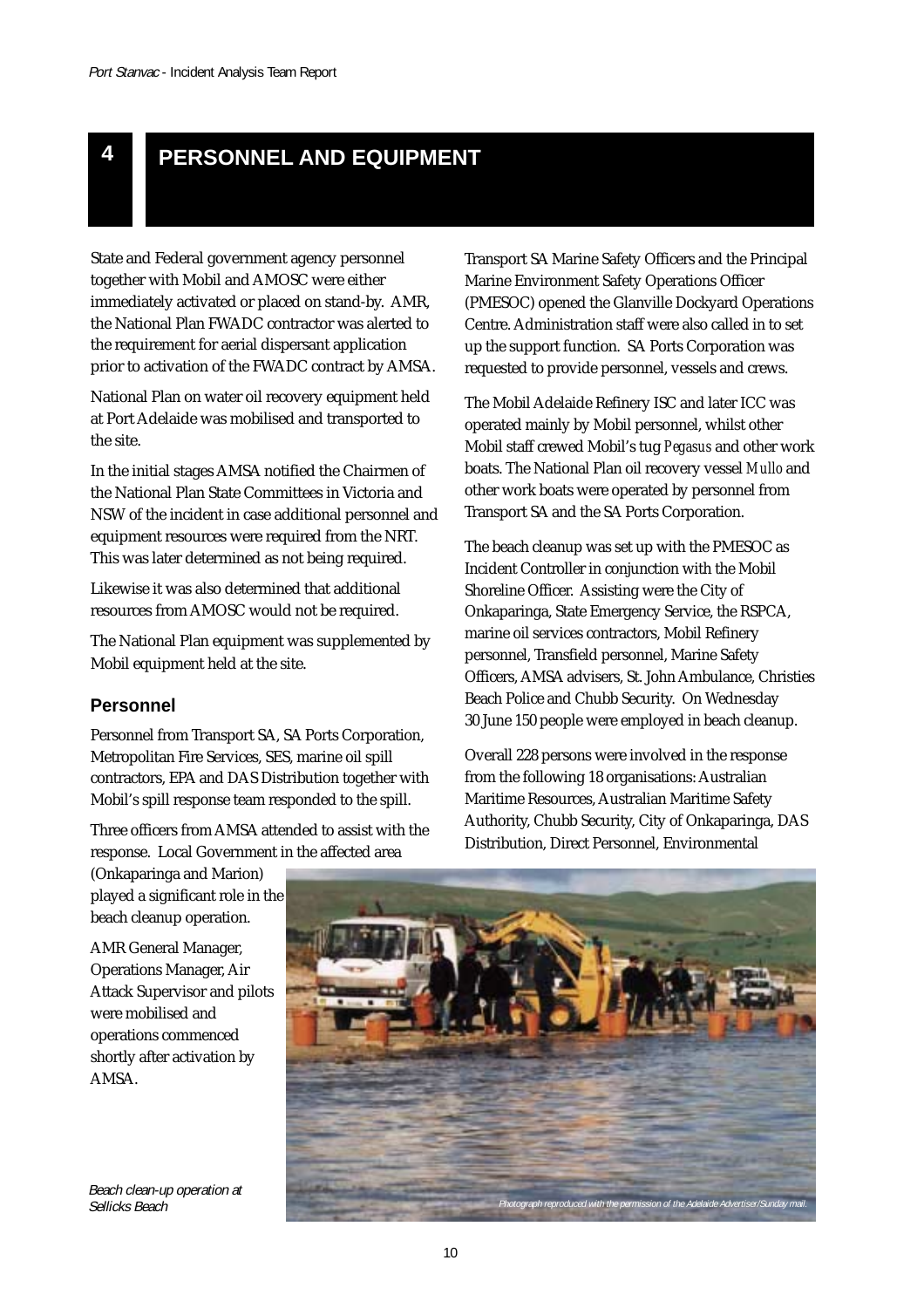Protection Agency, Marine Oil Pollution Service, Mobil, National Parks and Wildlife, Ports Corp SA, RSPCA, SA Metropolitan Fire Service, SA Police, State Emergency Service, St John Ambulance Service, Transfield, and Transport SA.

#### **Equipment**

The National Plan equipment comprised the vessel *Murex*, a Troilboom, Transpac, the oil recovery vessel *Mullo* as well as Warren Springs pump and VHF radios etc.

Additionally there were SA Ports Corporation, State Emergency Service vessels, the South Australian Metropolitan Fire Service's Emergency Response vessel *Gallantry* plus vessels from the Mobil Adelaide Refinery.

The SES provided a mobile command centre, which was set up at O' Sullivans Beach boat ramp in addition the RSPCA wild life rescue trailer was activated.

Dispersant stocks available were supplemented by 10 tonnes from industry stock from Port Lincoln.

Consideration was given to marking the slick overnight, however, the request to AMSA to send the National Plan satellite tracking buoy was made too late for the equipment to be put on board the last flight out of Canberra. An improvised technique with a strobe light was not successful.

Shoreline protection boom was deployed in the surf zone off Sellicks Beach during the morning of Thursday 1 July. Snares were successfully used in the surf line and on the beach.

#### **Comment**

Problems were experienced using mobile phones on some beach areas and operators were unaware Telstra could supply a temporary base station to rectify the problem.

The Troilboom was left unattended overnight and was damaged chaffing on a jetty at Port Stanvac.

The response was based entirely on aerial dispersant application operation over two days with some minor on water recovery on day one. Overall the response team had access to adequate and appropriate National Plan, State, Local Government and industry equipment. The equipment utilised in the incident worked to expectations. Comments on the effectiveness of the aerial dispersant operations are provided at Section 9.

Adequate response personnel were available and responded in a timely manner. Decisions made to alert AMOSC and other States that requests may be made for additional equipment and personnel were appropriate and timely. However the delay in advising of their not being required caused some uncertainty and unnecessary telephone calls to obtain the status of the response.



Snares used in surf line at Sellicks Beach.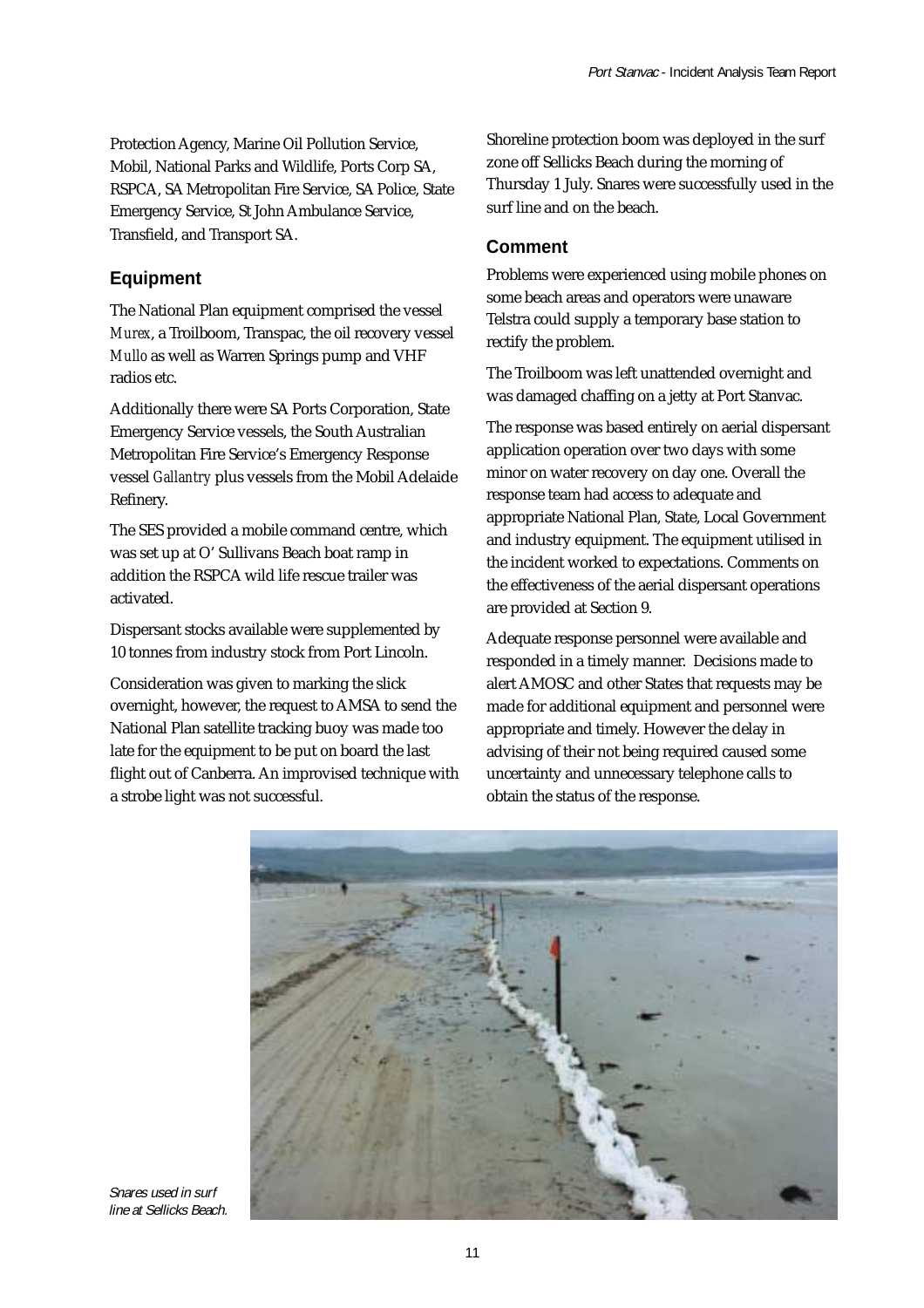## **ADEQUACY AND EFFECTIVENESS OF WILDLIFE RESCUE AND REHABILITATION**

Under the South Australia Marine Spill Contingency Action Plan (SAMSCAP) the Wildlife Welfare Coordinator (WWC) is mobilised by the ESC. The WWC is responsible for implementing the Department of Environment, Heritage and Aboriginal Affairs (DEHAA) Management Plan for the co-ordination of wildlife rescue and treatment in the event of a major oil spill in South Australia.

The Onkaparinga estuary was the main wildlife habitat at risk. However, oiling to other animals could have occurred in the open gulf and in minor creek outlets along the coast.

The WWC was activated by the ESC at 0638 hours on Monday 28 June. The RSPCA which is tasked with providing wildlife rescue and rehabilitation was placed on stand-by at 1555 hours on Monday 28 June and was on site at Port Stanvac at 1450 hours on

Tuesday 29 June with the wildlife response trailer and a veterinary officer. RSPCA personnel relocated to the O'Sullivans Beach boat ramp AOC at 0725 hours on Wednesday 30 June, the morning the oil beached.

Although a few lightly oiled seagulls were reported, these proved to be juveniles with their brown plumage. One oiled silver gull was taken for rehabilitation. No dead birds were reported.

#### **Comment**

Although there was no need for a wildlife rescue operation, the notification and activation of the wildlife rescue and rehabilitation resources was timely and appropriate. The ESC noted that *'integration throughout by the parties involved was impressive'.*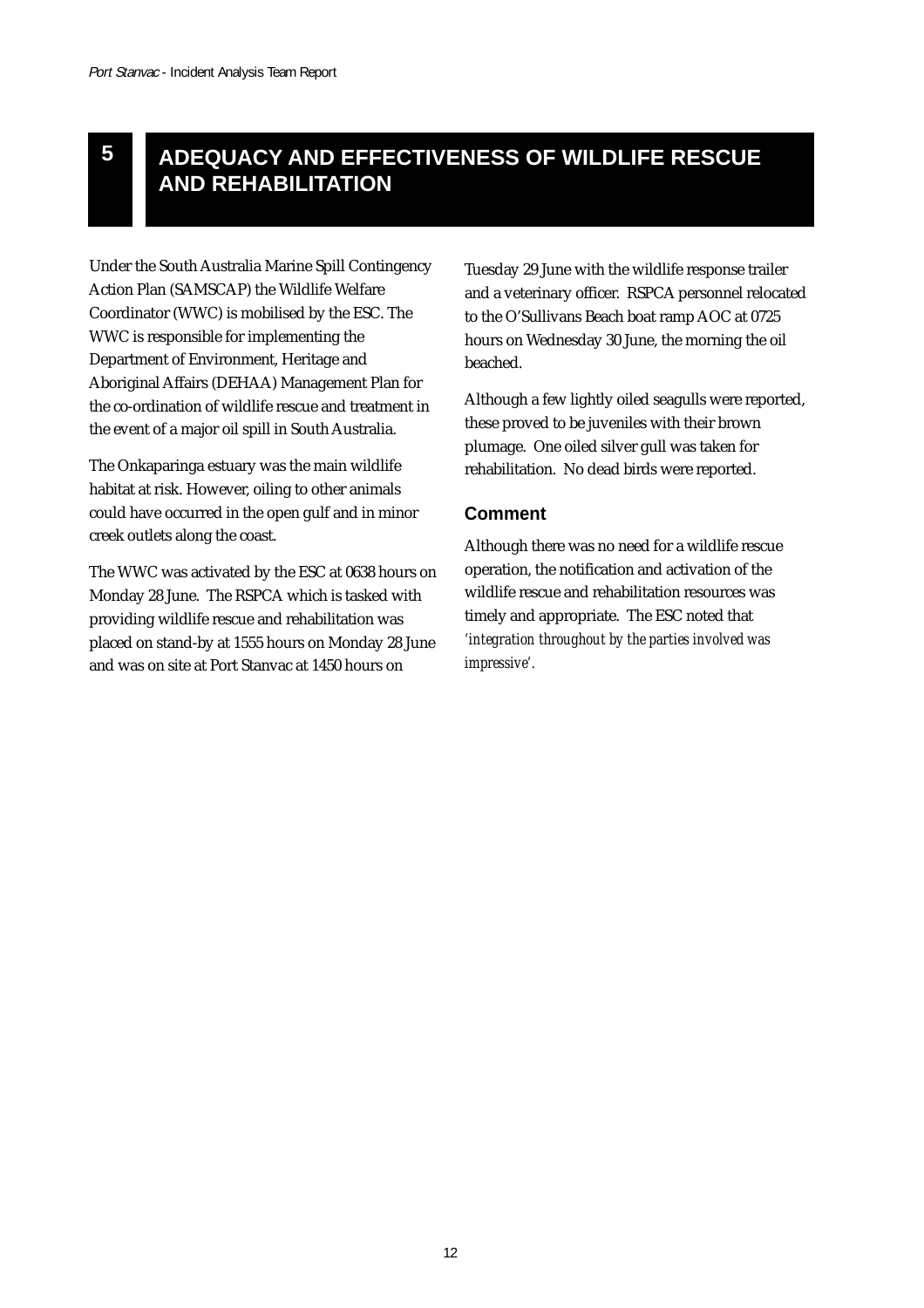## **6 ENVIRONMENTAL ADVICE AND SUPPORT**

The South Australia DEHAA encompasses the EPA and the National Parks and Wildlife Service (NPWS) and in an oil spill response is responsible for advising on environmental matters and for coordination with other environmental bodies. DEHAA carries out its oil spill response role through liaison officers to the National Plan State Committee including the ESC responsible for advising the State Spill Commander and ICC personnel.

The Senior ESC and ESC were notified of the spill at 0620 hours and 0630 hours respectively, ie almost immediately after the SSC was notified. They were 'on scene' at the MISC by 0715 hours, having notified appropriate officers in NPWS, Primary Industries South Australia, Fisheries Division and EPA.

Sensitive areas considered most at risk were the Onkaparinga estuary which is both a conservation park and aquatic reserve and Aldinga Reef. No oil impacted either of these areas.

The two ESC's have a detailed personal knowledge of the area and were able to determine appropriate protection priorities and environmental sensitivities immediately upon notification of the spill. Their local knowledge was backed up by the State's Coastal Resource Atlas, which consists of portable hard copy maps.

Notwithstanding the prior agreement for the use of dispersants in the vicinity of the SBM at Port Stanvac, the Senior ESC reconfirmed agreement for aerial dispersant application. While possible effects of dispersed oil in the water column were acknowledged there is little information available on the plankton in the area of the spill whereas there were known sensitive shorelines and the likelihood of wildlife in the vicinity being under threat. These shorelines and wildlife were clearly more important to protect.

No commercial fishing takes place in the vicinity of the spill. Consideration of restriction of recreational fishing and other activities were not recorded, however, boating patrol officers and their vessels were on hand and could have been used if required to divert recreational activity away from the area of response operations.

It was reported that 'at all times' the oil slick was in deep water with good current circulation. Nevertheless, in the afternoon of Tuesday 29 June when the remaining slick drifted towards Sellicks beach a 1.5 nautical miles buffer zone was instigated by the ESC around Aldinga Reef and in addition a 10 metres water depth limitation was introduced. Dispersant application was prohibited in these areas

An On Scene Spill Model (OSSM) prediction was requested by the SSC at the time of reporting the spill to AMSA at 0630 hours. However there was a delay in this request being passed to the appropriate AMSA officer until 0830 hours on Monday 28 June. The completed prediction was sent to the ICC at 1120 hours.

A second OSSM prediction requested on Tuesday 29 June was faxed to the ICC at 1504 hours.

The first prediction did not coincide with actual events. The OSSM 'predicted' the spill moving to the east whereas it actually moved south for most of the day.

The second OSSM prediction on day two showed a slick between the release point and Myponga with oil beaching at Port Willunga approx 5 kilometres north and 12 hours earlier than it did. Input data was based on oil continually being released and did not take into account that the oil slick was being treated with dispersant.

The EPA established and supervised a beach monitoring program for hydrocarbons both on the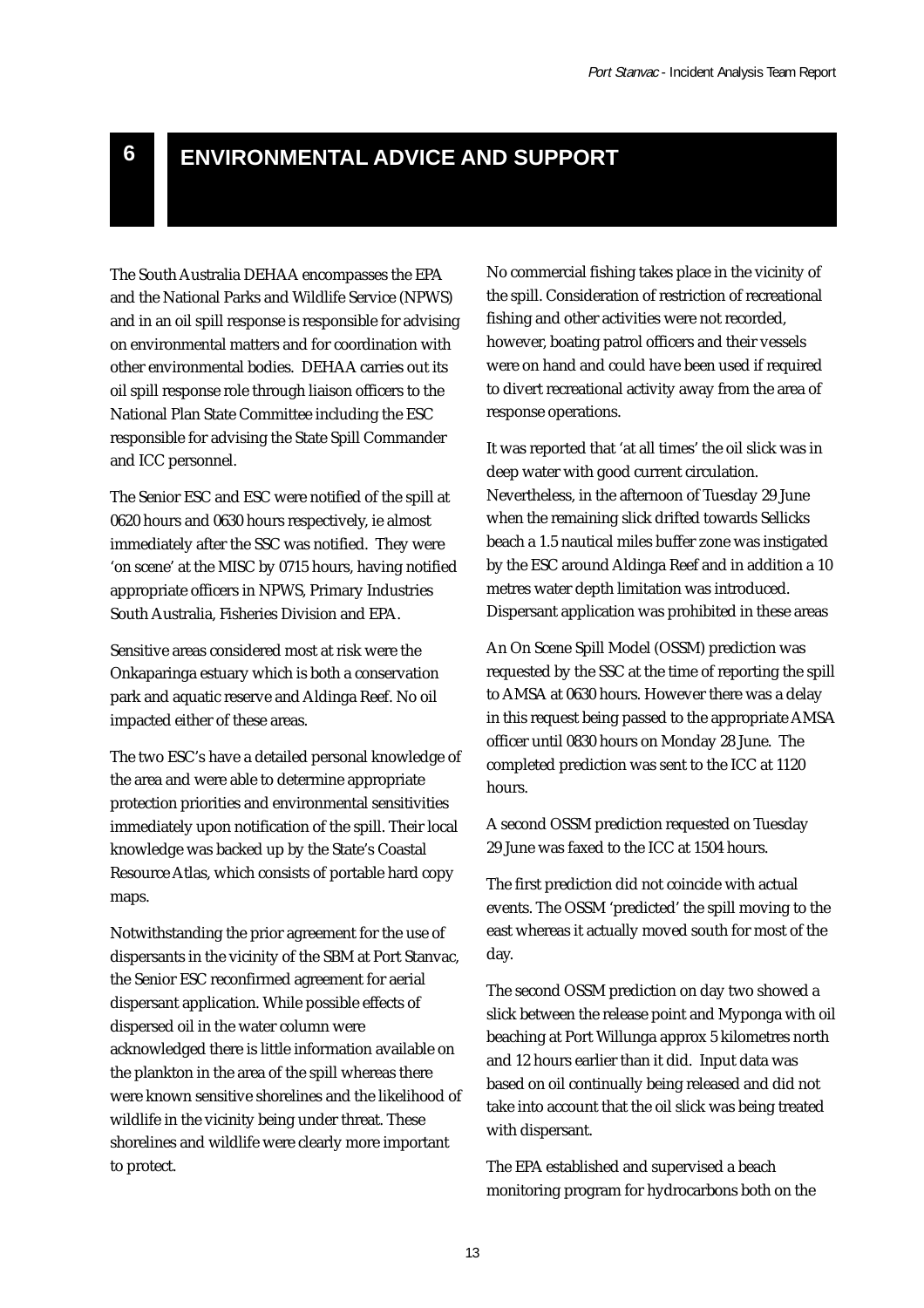surface and down to the anaerobic layers which lasted until September 1999. The program consisted regular collection of beach core samples along a ten kilometre length of coastline. No traces of oil were found.

Additional post spill monitoring was undertaken by the EPA by conducting surveys of sediments at Aldinga and Noarlunga Reefs.

Underwater inspection under the spill path was arranged by Mobil to allay concerns that oil was on the seabed. No traces of oil were found.

Mobil commissioned detailed testing of the marine environment after the incident to assess residual oil and dispersant concentrations as well as the effects on marine organisms.

#### **Comment**

The On Scene Spill Model (OSSM) is an oil spill trajectory tool operated by AMSA in Canberra and has been an integral part of the National Plan since the late 1980's. The limitations of OSSM, particularly its user friendliness and map scale, were recognised some years ago and a new system, which has now replaced OSSM, has been under development for the past three years. However, at the time of this incident OSSM was still in use.

An accurate OSSM prediction was reliant on the accuracy of the input information which included quantity and type of oil, whether the oil spill was instantaneous or continuing, tidal information, and current as well as forecast winds.

While the users of the OSSM were generally pleased at the time of the incident with the predictions, as being 'fairly accurate', further analysis after the incident found some discrepancies. The inaccurate predictions were mainly due to not using the best metrological information available and using 'continuing' oil spill instead of the 'instantaneous release' option that should have been used.

In addition to the beach monitoring and sediment survey at Aldinga and Noarlunga Reefs, in view of the quantities of dispersant used, it could have been informative to have undertaken a sampling program during the incident. Test sampling of appropriate indicative species eg mussels would have been helpful in determining the movement of the oil and the oil/dispersant mixture. However, the problems in setting up such a program in the short time available are recognised.

Results of such tests may have allayed the fears of the community and environmental groups who expressed their concerns about dispersant use.

While the EPA and Mobil undertook some monitoring of the impact of the oil on the environment, uncertainty exists concerning the responsibility for monitoring the environmental impact of dispersant use.

The ESC's local knowledge and experience provided a high level of local awareness and meant that detailed use of foreshore documentation was not necessary.

The assessment of oiled shorelines, prior to cleanup is the responsibility of the appropriate Deputy on Scene Coordinator- Foreshore (DOSC).

The DOSC and cleanup teams suggested that in the future, prior to foreshore cleanup operations commence, a video recording be made of the oiled beach as well as the adjacent non oiled shoreline, as necessary documentation in assisting in demonstrating the effectiveness of foreshore cleaning.

In the early stages of shoreline inspection, foreshore cleanup personnel benefited from the use of Mobil's 35 shoreline sector maps between Kingston Park and Blanche Point and for the Onkaparinga estuary. The maps cover some 30-40 kilometres of detailed shoreline mapping, however the area where the oil beached was 4 to 5 kilometres south of the limit of these maps. Accounts of the oil stranding were that it was light and the cleanup assessments were ad-hoc carried out directly by the foreshore cleanup group and team leaders.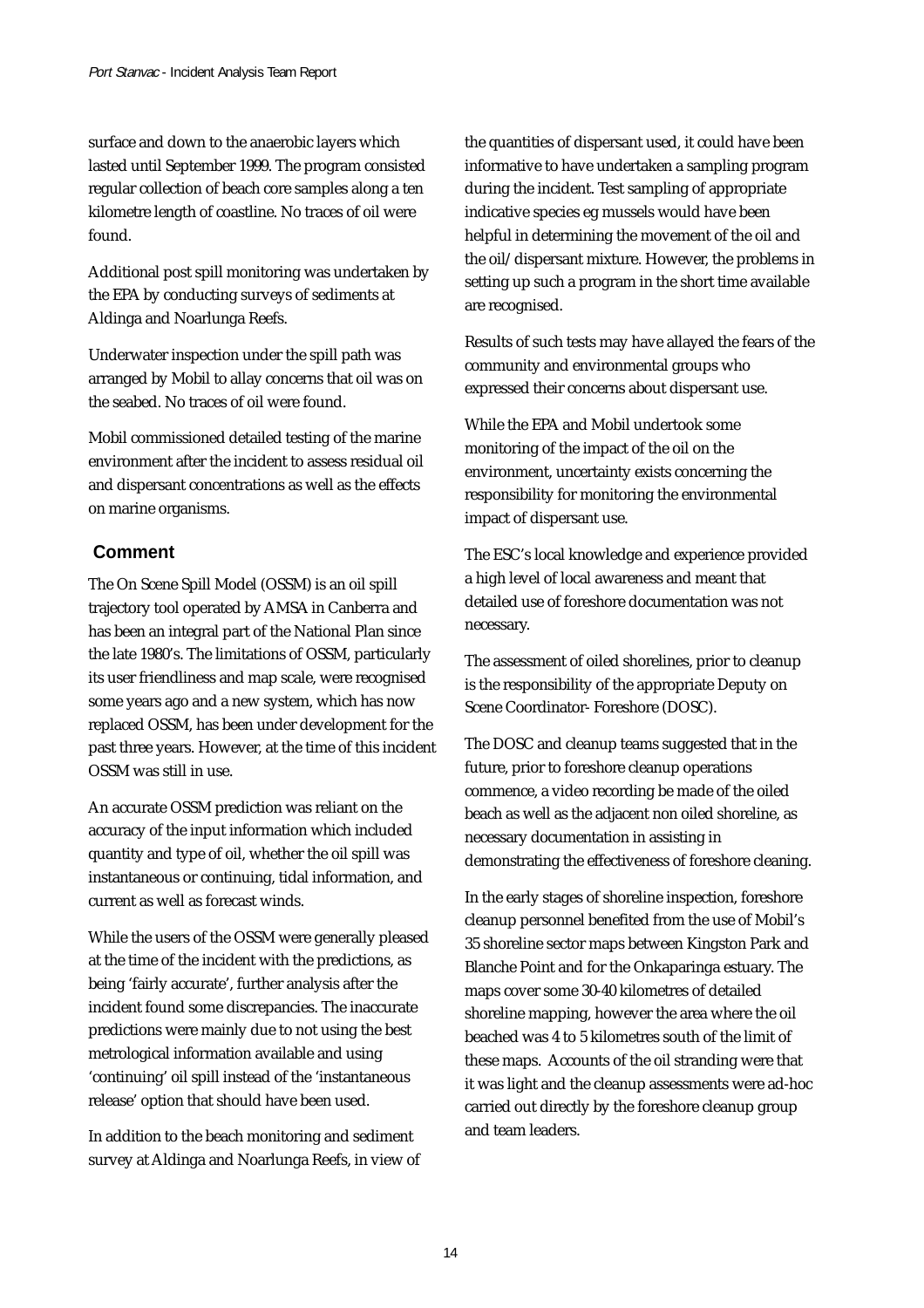There was also a suggestion for future incidents that a local resident, knowledgeable in the appearance of the beach prior to the oiling be included in the assessment of determining when 'clean is clean' as part of the beach sign off process.

Procedures taught in Shoreline Cleanup Workshops specify a formal process of documenting oiled foreshores prior to cleanup. In this case the light oiling meant that the assessment did not necessarily have to be undertaken by a separate dedicated unit but was done directly by the appropriately trained cleanup teams.

The suggestion that video records could substitute for this is valid providing adequate referencing and filing of the videos is undertaken. Some, 'objective' before and after record is often helpful for demonstrating when 'clean is clean' and also in dealing with insurance claims.

Apart from the issues identified above, overall the level of environmental advice and support was appropriate for this incident.

#### **Issues to be addressed**

- *•* NPAC determine the role of the National Plan in monitoring the environmental impact of dispersant application and where necessary develop procedures for sampling areas treated with dispersant.
- *•* Regardless of local knowledge, the status of an oiled shoreline should be documented prior to cleanup.
- *•* Consideration be given to making a video recording of oiled foreshores and using a local resident knowledgeable in the foreshore status prior to oiling to assist in decision making in termination of beach cleanup and sign off.
- *•* Where a spill prediction model is used the ICC planning team should assign a member to take responsibility for providing accurate input data to AMSA as well as providing feedback on the results of the prediction.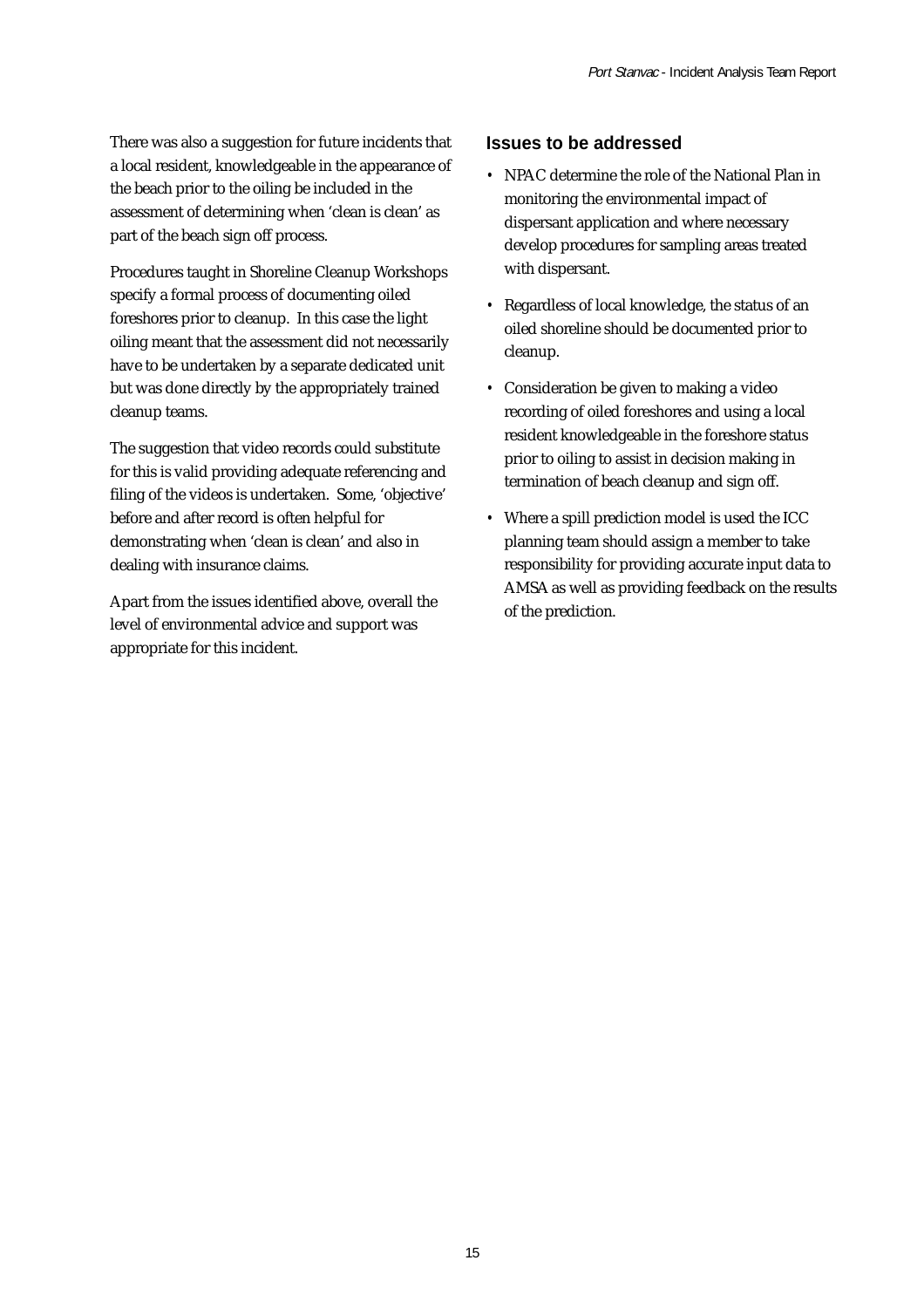

# **7 OCCUPATIONAL HEALTH AND SAFETY ISSUES**

Detailed planning of the occupational health and safety aspects of the response was delegated to the key operating areas. Evidence of an overall OH&S plan was not provided.

Vessel crews were uncertain about their role and on occasions found themselves close to the area where the aerial application of dispersant was being undertaken and risked being sprayed with wind driven dispersant.

The shoreline cleanup was the most labour intensive area of the response. The trained Mobil contractor personnel were provided with personal protective equipment suitable for working in the wintry conditions and inducted into the specific requirements of the beach work.

Difficulties were experienced deploying a shoreline protection boom in rough weather conditions using a small low powered inflatable dinghy which flipped spilling its two occupants into the sea.



Shoreline protection boom being deployed at Sellicks Beach adequate for the incident.

An AMSA officer was appointed as Safety Officer for the beach cleanup activity. First aid standby was provided by St John Ambulance volunteers on Wednesday 30 June. However, due to a misunderstanding between the ICC and the beach team, the St Johns personnel were stood down for the next day.

Overall, the only incidents reported were a wrenched neck, back and wrist from a slip off a pontoon at the O'Sullivans Beach boat ramp and a sore shoulder from one of the beach cleanup team personnel. Neither of these injuries required any treatment.

#### **Comment**

The absence of any significant injuries resulting from the difficult work in mid-winter both offshore and on the shoreline is a very good result.

It is noted that there appeared to be no safety issue with respect to vapours from the freshly spilled oil, possibly contributed to by the 25 knot wind blowing at the time. Nevertheless, no gas tests were carried out to confirm this in a quantitative way.

A combination of a lack of coordination and poor communication with surface vessels led to uncertainty about their role in the response and where they should operate. It would appear that this led to the risk of wind driven dispersant falling on vessel crews. Had the dispersant been of a type injurious to human health this could have led to sickness problems.

The attempt to deploy shoreline protection boom in adverse weather using an inflatable dinghy is questionable. Boom such as this will not be effective in adverse weather. The resultant flipping of the dinghy and the occupants being tipped out could have been avoided if supervised more closely.

Overall the management of OH&S issues was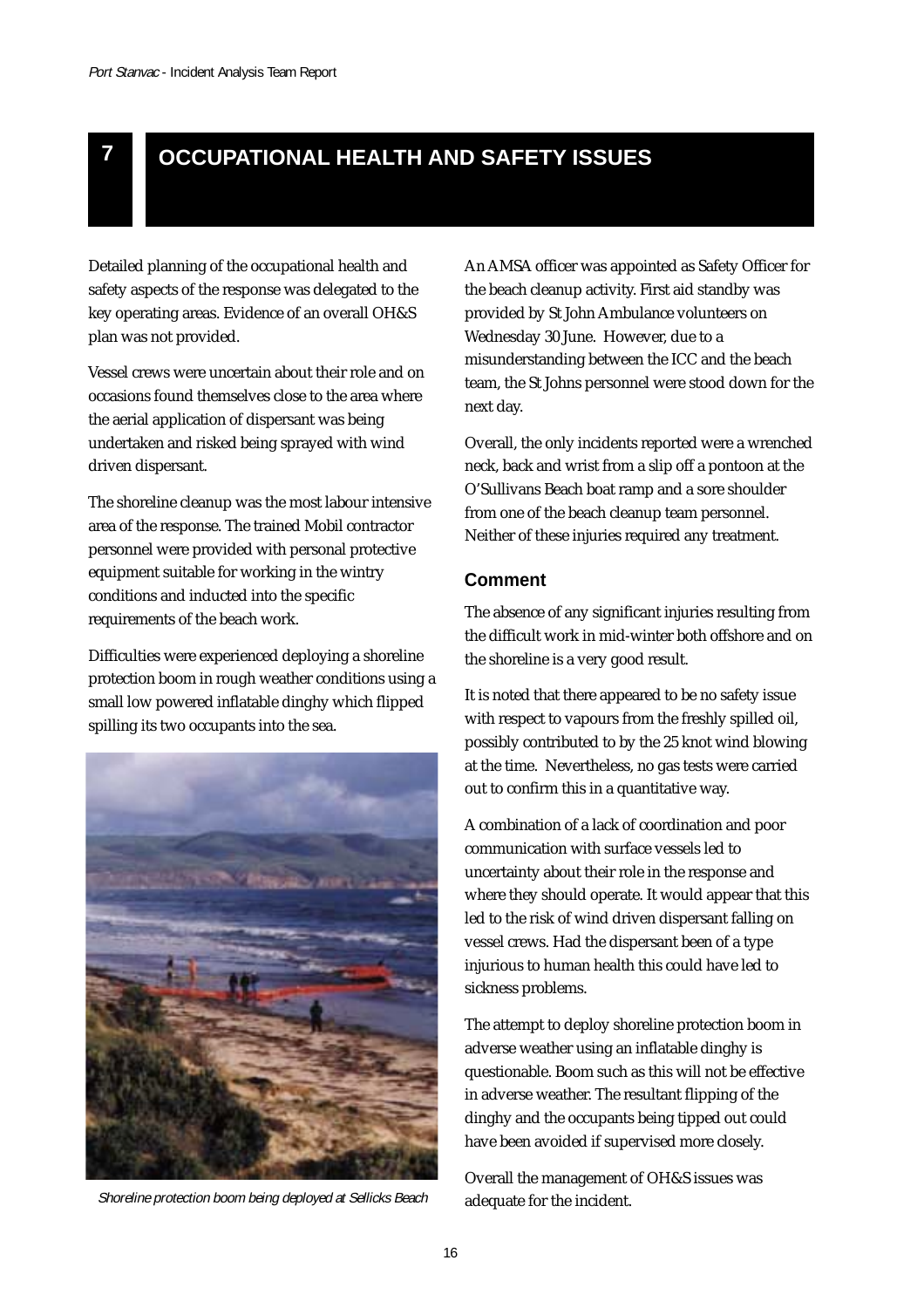## **8 ADMINISTRATIVE SUPPORT SERVICES**

Mobil assigned its own administrative resources to the Mobil Adelaide Refinery ISC and later the ICC.

Transport SA and DAS Distribution provided the administrative/logistics/finance functions initially from the ISC at Glanville Dockyard and later at the AOC at O'Sullivans Beach boat ramp.

A close liaison evolved between the two teams with personnel from Mobil participating at the Transport SA AOC and vice versa.

A comprehensive track of spending was maintained during the response.

The ICC, ISC and AOC maintained a continuing log for the duration of the response.

At the incident de-brief a number of suggestions were made to improve the operations of the ICC. These included presentation of information on status boards such as the organisational structure and the location and tasks for personnel and equipment, the for improved communications such as Internet access for weather reports and separate 'in/out' faxes etc.

#### **Comment**

The Mobil and Transport SA administrative personnel have undertaken a number of oil spill training exercises and have attended administrative courses so were well aware of what was required of them.

The close liaison between the two groups ensured a mainly smooth operation with minimal overlaps , however there were two exceptions; helicopters and catering services were booked by both administrative sections on one day. In any future similar incidents consideration should be given to combining the administrative sections.

The comprehensive daily log of all key events was of great assistance in preparing post-spill assessments. As was the excellent track records kept of spending which resulted in successful recovery of costs and an uneventful post-spill follow-up.

Comment was received which suggested that conditions at the AOC working in the SES caravans at O'Sullivans Beach were marginal. Such units are somewhat difficult to operate from in the best of



SES Catering Service at O'Sullivans Beach boat ramp.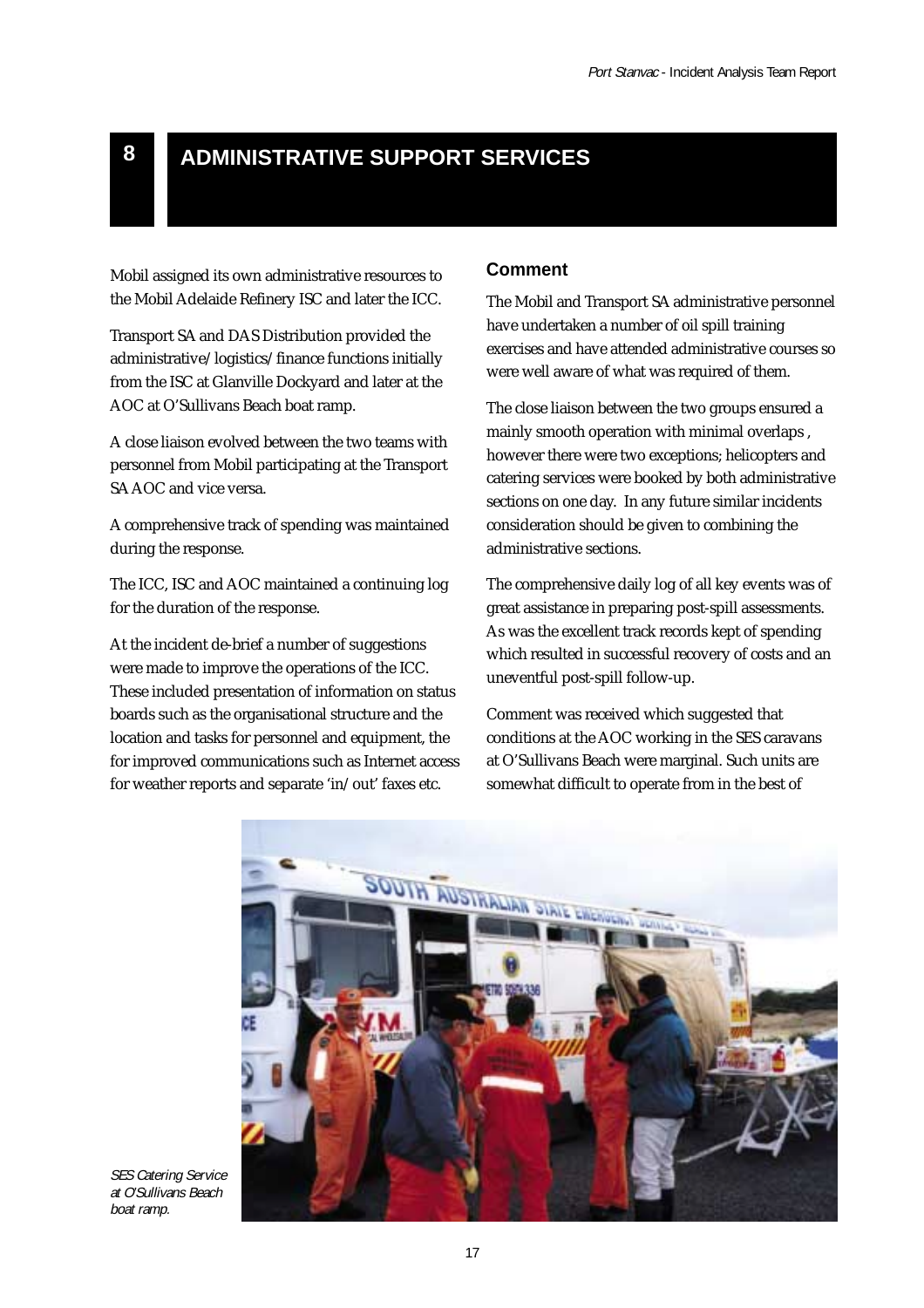conditions. In cold weather with the power and telephone communication problems experienced in this incident the difficulties are exacerbated. The functions and number of personnel assigned to the AOC needs to be carefully assessed to ensure optimal working conditions.

A clear distinction needs to be made between the functions of the AOC, which need to be close to where the response operational activity is taking place, and the ICC. This point should be emphasised in future National Plan training and documentation.

Suggestions were made by some that it would have assisted record keeping if key personnel carried dictaphones to keep a record of all decision making, another was for a video camera to record beach clean up activity to assist with the final record of the incident.

#### **Issues to be addressed**

*•* Consideration be given to combining government and industry administrative sections in any future incidents.

• Transport SA should undertake a review of potential spill response locations in South Australia where an Advanced Operations Centre (AOC) will be likely and assess the optimum arrangements for the AOC whether using SES or other emergency service mobile operational units or suitable buildings.

• Improvements to the ICC to assist operations such as provision of additional status boards, access to the Internet and 'in/ out' fax machines etc.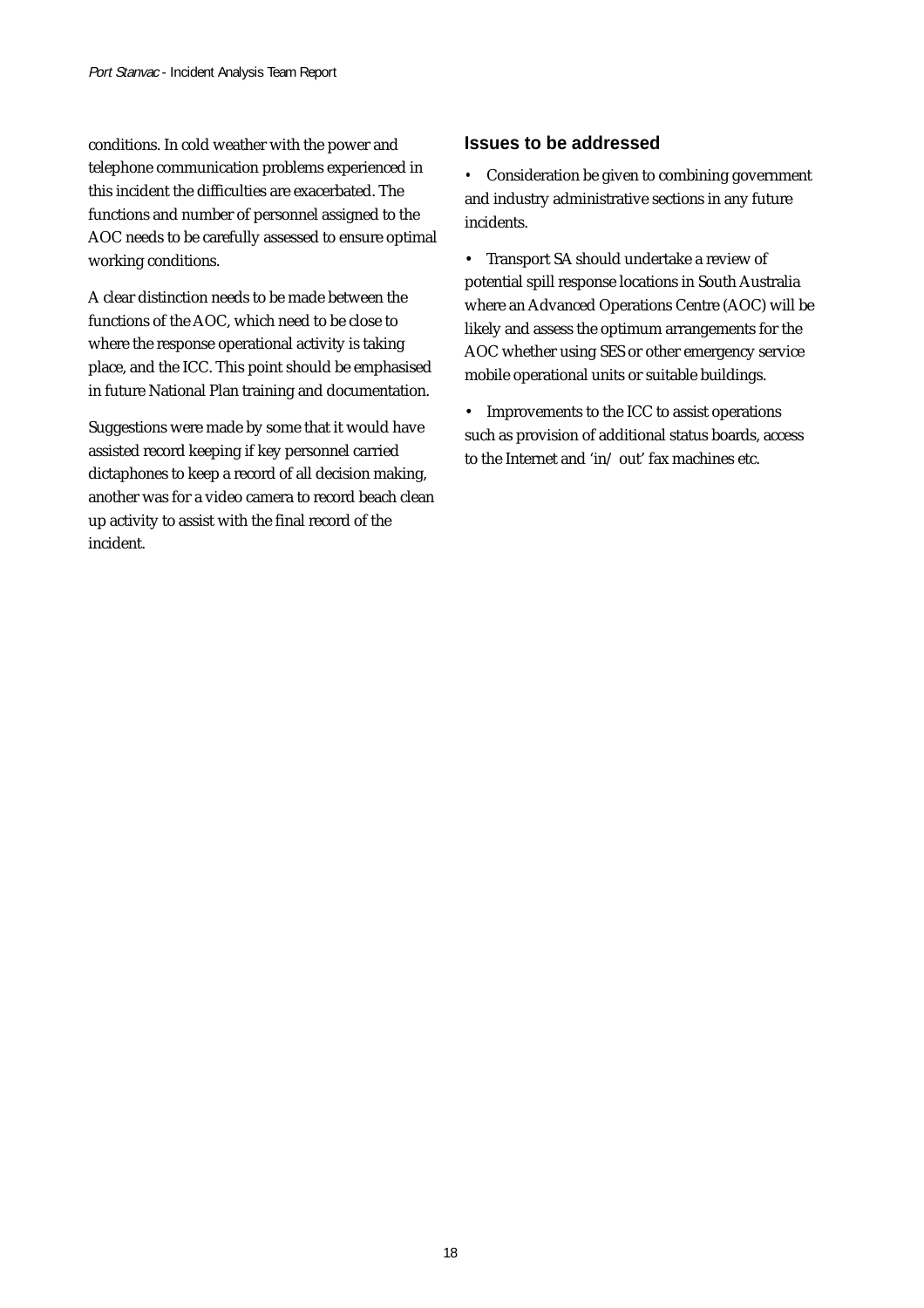## **ADEQUACY AND EFFECTIVENESS OF AERIAL DISPERSANT CAPABILITY**

In the initial telephone alert to the SSC shortly after 0600 hours on Monday 26 June, the Mobil Duty Pilot and the SSC agreed that aerial dispersant application would be the primary response to the oil spill.

The area in the vicinity of the SBM off Port Stanvac is pre-designated in the SAMSCAP as an approved area for the use of dispersant as the water depth is 24 metres with good water circulation. The SSC was also aware that Oman Crude was amenable to dispersant application. However, the SSC still confirmed this fact before notifying AMR at 0608 hours of the likely activation of the contract.

AMR is the company contracted by AMSA to provide the National Plan with a fixed wing aerial dispersant capability (FWADC) using large agricultural crop spraying aircraft. Under the contract AMR is required to have available at least two aircraft on any one day throughout the year. The aircraft are located at Tintinara or Adelaide in South Australia and either Emerald or St. George in Queensland. Additionally other aircraft are available for approximately 275 days per year from the same or other locations including Victoria and NSW. Aircraft are required to be available to fly within 4 hours of being requested to respond to an incident.

A delay of about ten minutes occurred before the SSC was able to contact AMSA's EPG duty officer to request the necessary activation the FWADC contract. When the SSC first telephoned the AMSA Rescue Coordination Centre (RCC) and asked for the telephone number of the EPG duty officer he was given an incorrect telephone number. At 0630 hours the SSC contacted another EPG officer who then alerted the duty officer and advised details of the incident and the request to activate the FWADC contract using the primary aircraft.

The AMSA Oil Spill Operations Centre was operational by 0650 hours and commenced obtaining the necessary information to assess the overall response requirement and particularly to respond to the request to activate the FWADC contract.

At 0710 hours AMSA personnel sought more information about the size of the oil spill from the SSC and Mobil.

At 0740 hours AMSA was advised by Mobil of the possible upper limit of 260 cubic metres and following further discussion between AMSA and the SSC and Mobil, AMSA activated the aerial dispersant capability contract at 0757 hours.

 Having been advised earlier by the SSC of the likely need of aerial dispersant application, AMR was ready to fly and despatched their first aircraft at 0800 hours to load dispersant at the Port Stanvac airstrip. AMSA activated a second aircraft at 0825 hours, which departed Maitland on the Cape Yorke Peninsula at 0845 hours also for Port Stanvac.

The first aircraft, an Air Tractor AT502 was on site and commenced dispersant application operations shortly after taking off from the Port Stanvac airstrip, 4 kilometres away from the spill site, at 0906 hours. The second aircraft, an Air Tractor AT802 after loading dispersant departed the Port Stanvac airstrip at 0935 hours. Aircraft re-fuelling was undertaken at Calvin Grove Airport some 50 kilometres from the site.

Once dispersant application commenced observations from the control helicopter were that the dispersant was very effective.

The ADIOS data obtained later in the morning indicated Oman Crude has only a short theoretical window of opportunity of not less than 12 hours depending on wind speed during which dispersant would be most effective

Dispersant application operations were at all times under the direction of AMR's Air Attack Supervisor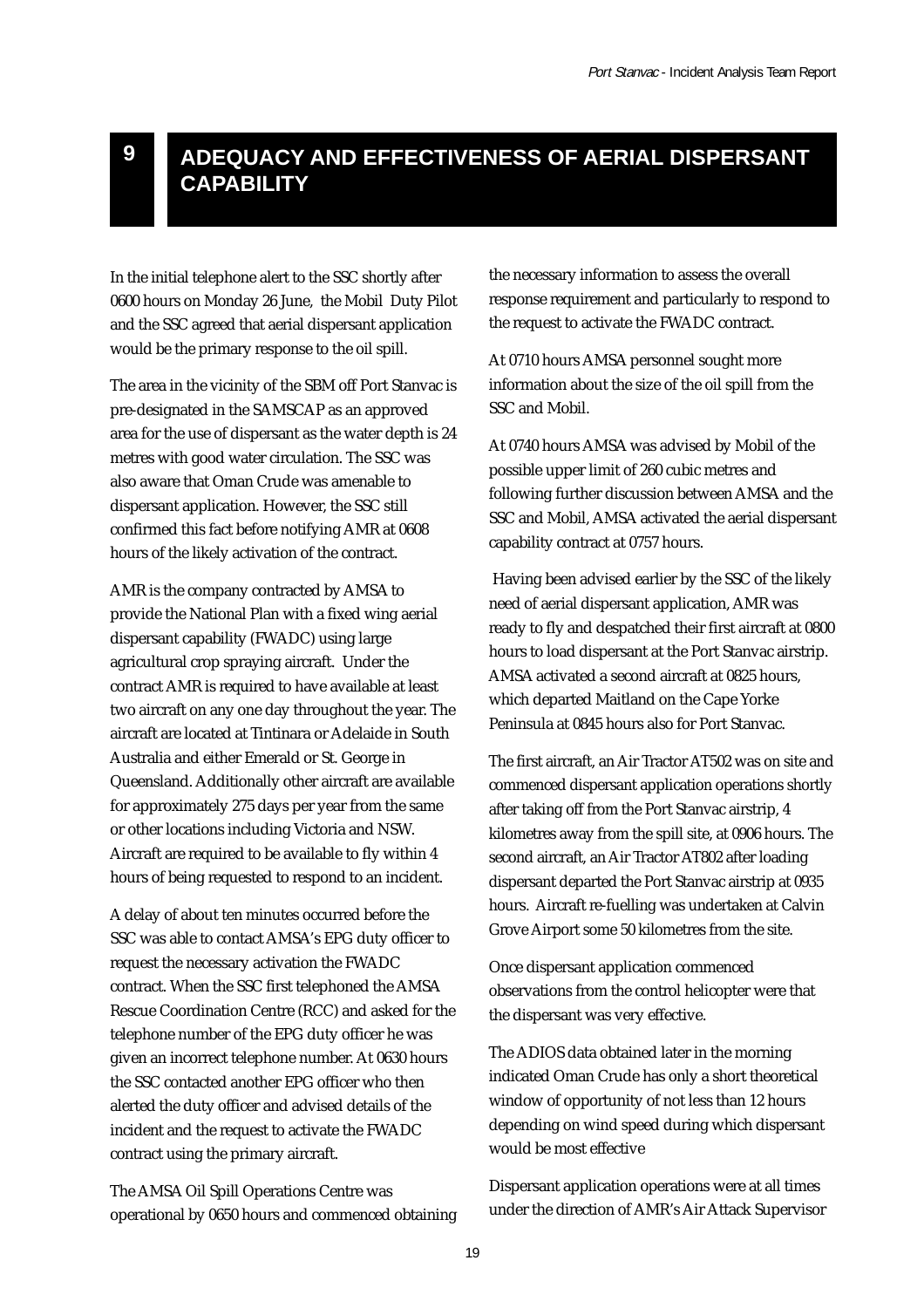on board the control helicopter together with representatives of the EPA and Mobil. The control helicopter would be positioned to direct the dispersant application aircraft in the approach they should take and would advise the aircraft when to start and stop applying dispersant.

At 1015 hours the aerial surveillance flight reported the dimensions of the slick as 1000m x 250m, it was also observed that the oil was 'quite thick' in the bow and stern waves of the Mobil tug and other work boats in the area. The incident log records the size of the slick as 25 cubic metres.

The reported 25 cubic metres spill size which circulated after being recorded at 1015 hours caused some uncertainty with AMR in planning dispersant and aircraft fuel requirements.

There was a level of uncertainty by the pilots of the helicopters and the fixed wing dispersant application aircraft as to the management of aircraft movements, primarily because an Air Coordinator had not been appointed to the ICC contrary to the stated requirement in the SAMSCAP.

Comments were made to the Incident Analysis Team from personnel experienced in aerial dispersant techniques after viewing video footage of the dispersant application.

It would appear that dispersant application aircraft were directed more to the thinner outer edges of the slick rather than the more concentrated oil patches in the centre of the slick. In addition, insufficient allowance may have been made for the effect the wind would have on the dispersant spray, resulting in dispersant being sprayed onto clear water and consequential dispersant wastage on some runs.

By noon all of the 9300 litres of dispersant located at the Port Stanvac airstrip had been utilised, this amount of dispersant would have been sufficient to treat at least 90 cubic metres of oil. Between noon and 1400 hours while more dispersant was transported to Port Stanvac by road, loading of aircraft with dispersant was transferred to Calvin Grove Airport.

Between 0917 hours and 1602 hours on day one the two dispersant application aircraft flew 17 sorties and delivered 18.2 cubic metres of dispersant at a rate of 1100 litres per aircraft per hour, including loading and transit time. Dispersant used was 10.2 cubic metres of Tergo R40 and 8 cubic metres of Shell VDC.

Based on the amount of oil remaining the SSC determined that one dispersant application aircraft would be required for the following day.

At 0645 hours on 29 June it was decided that because of strong cross winds at the Port Stanvac airstrip the single dispersant application aircraft would operate out of Calvin Grove Airport.

When early trials conducted by the ESC demonstrated the dispersant was still effective some



An Air Tractor used in dispersant application operations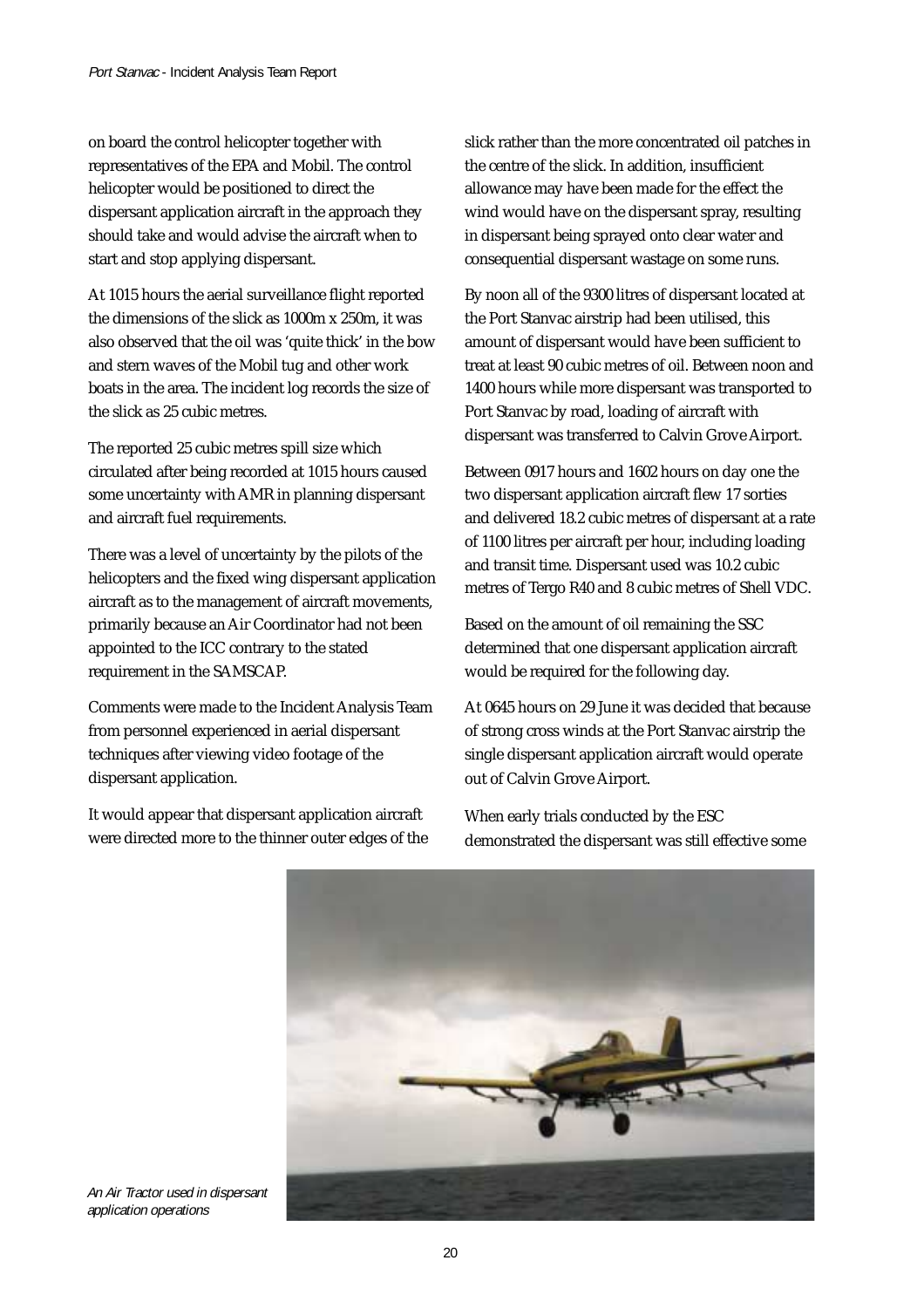24 hours after the spill, it was agreed to continue with the one dispersant application aircraft. The first aircraft sortie for day two commenced at 0925 hours and observations made confirmed the earlier trial, the dispersant continued to be effective.

Aerial dispersant application continued through the day until about 1720 hours. However, a three hour delay occurred after the decision to relocate aircraft operations from Calvin Grove to Aldinga Airport, which was much closer to the slick. The delay was due to dispersant supplies being incorrectly stowed on the truck and shifting during transport to Aldinga Airport.

Overall, 26.1 cubic metres of dispersant was used in aerial spraying, which with the spill size reported by Mobil would indicate a 1:10 application rate.

#### **Comment**

It would appear the usual process of the RCC alerting the EPG duty officer to a pollution incident when informed of such was not followed due to the RCC being specifically asked for the phone number of the duty EPG. The consequential ten minutes delay before an EPG officer was informed of the incident had no impact on the response.

While the one and a half hour delay in obtaining approval from AMSA to activate the contract to utilise aerial dispersant aircraft did not materially affect the outcome of the overall response, it nevertheless was frustrating to those on scene at the spill and wanting to commence operations immediately. AMSA indicated to the Incident Analysis Team that had the sea current and wind conditions been such that the oil was being driven onshore the response in activating the FWADC contract would have been quicker.

The Incident Analysis Team understands that caution in FWADC contract activation is warranted due to the high costs involved but believes some improvements could be examined to speed up the process such as providing in advance the type of information AMSA requires to make a decision. This will assist those making such requests to ensure they

have the required information when requesting contract activation. The procedure for activating the FWADC contract does not appear to be laid down in either the National or State Contingency Plans.

Overall, 26.1 cubic metres of dispersant was applied to an oil spill which was subsequently estimated as having been about 270 cubic metres. This is a ratio of approximately 10:1. A typical planning basis is 20:1 and in responses such as the Sea Empress incident in Wales in 1996 a success ratio of 50:1 is claimed.

The Exxon Oil Spill Response field manual notes that application rates may range from 100:1 to 10:1 depending on thickness. It would therefore appear that the 10:1 ratio achieved was a generous application of dispersant, particularly as the condition and oil type were conducive to successful dispersion beyond the anticipated 'window of opportunity.

Monitoring the affects of the dispersant on the oil would have helped assess whether the optimum dispersant application rate was being used enabling the application rate to be adjusted if necessary. AMSA is in the process of implementing an "In-Situ Monitoring" capability to monitor the effectiveness of dispersant on oil and the fate of dispersed oil. The necessary equipment, including two flurometers and associated accessories are on order.

This response demonstrates that the monitoring capability needs to be on site and in operation very quickly in order to be effective.

Clearly the aerial dispersant application was the most significant factor in the successful outcome of this incident and in preventing any real quantities of oil coming ashore.

#### **Issues to be addressed**

• AMSA to examine means to speed up the process to activate the Fixed Wing Aerial Dispersant Capability contract and to reinforce to State Spill Commanders and the Rescue Coordination Centre the appropriate means of alerting the AMSA Marine Environment Group duty officer to reports of pollution incidents.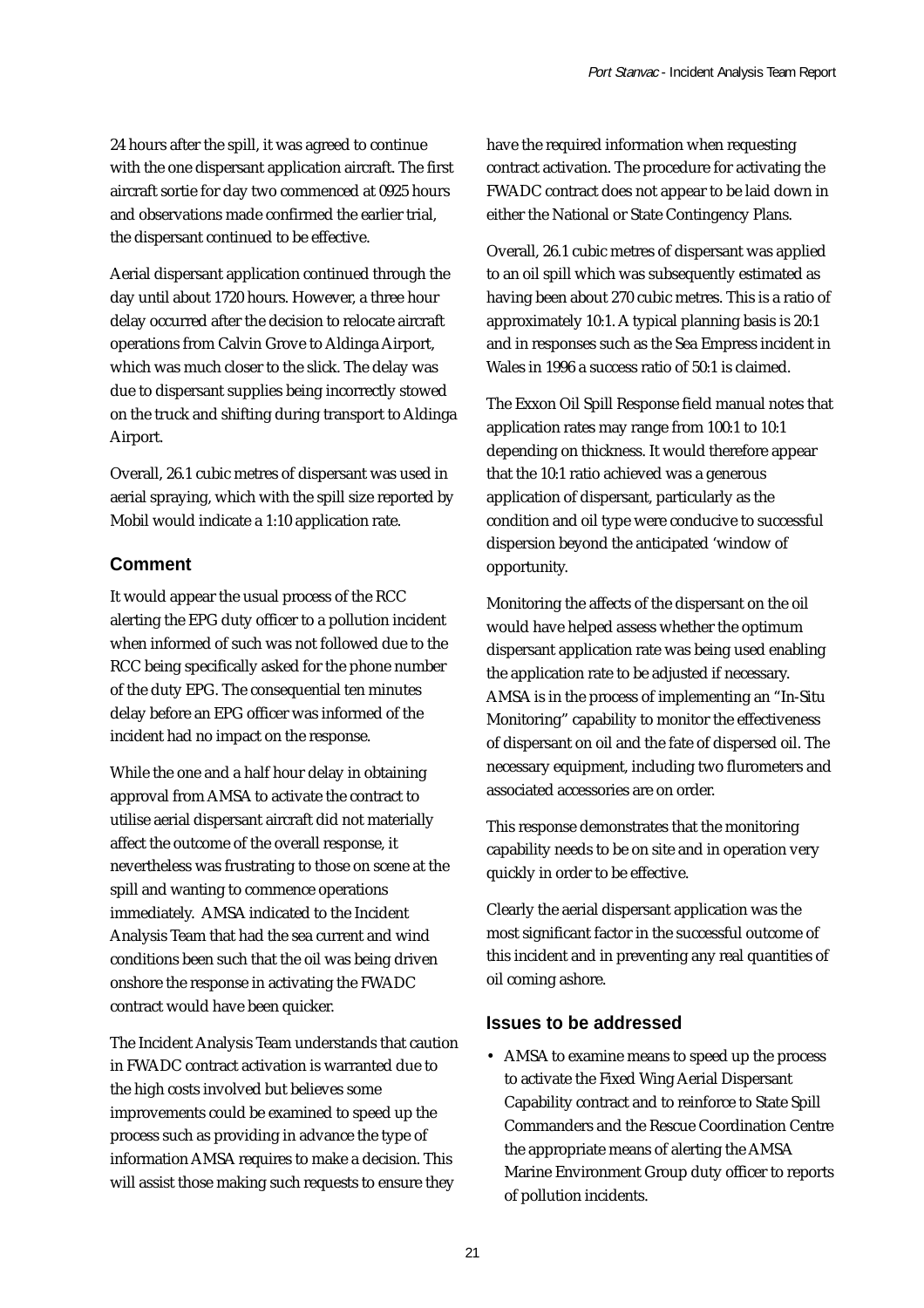- AMSA and AMR to review the dispersant operations in this incident and develop improved dispersant application techniques and prepare more comprehensive written procedures on aerial dispersant application.
- Specific procedures be developed for activation of the Fixed Wing Aerial Dispersant Contract and for these to be published in National and all State/ NT National Plan operating procedures.
- AMSA/NPAC to examine better utilisation of personnel with appropriate experience as

An Air Tractor at <sup>a</sup> dispersant training session

helicopter observers when determining quantities of oil spills and examine means of providing appropriate training in this area.

- Control helicopters used for directing aerial dispersant application must be supplied with marine radios or already have marine frequencies fitted to communicate with vessels and the ICC.
- When the necessary equipment has been supplied, assess the operation of "In Situ Monitoring" and develop procedures to gauge the effectiveness of dispersant and the fate of dispersed oil.



Marine personnel attending aircraft familiarisation and dispersant loader training on an Air Tractor

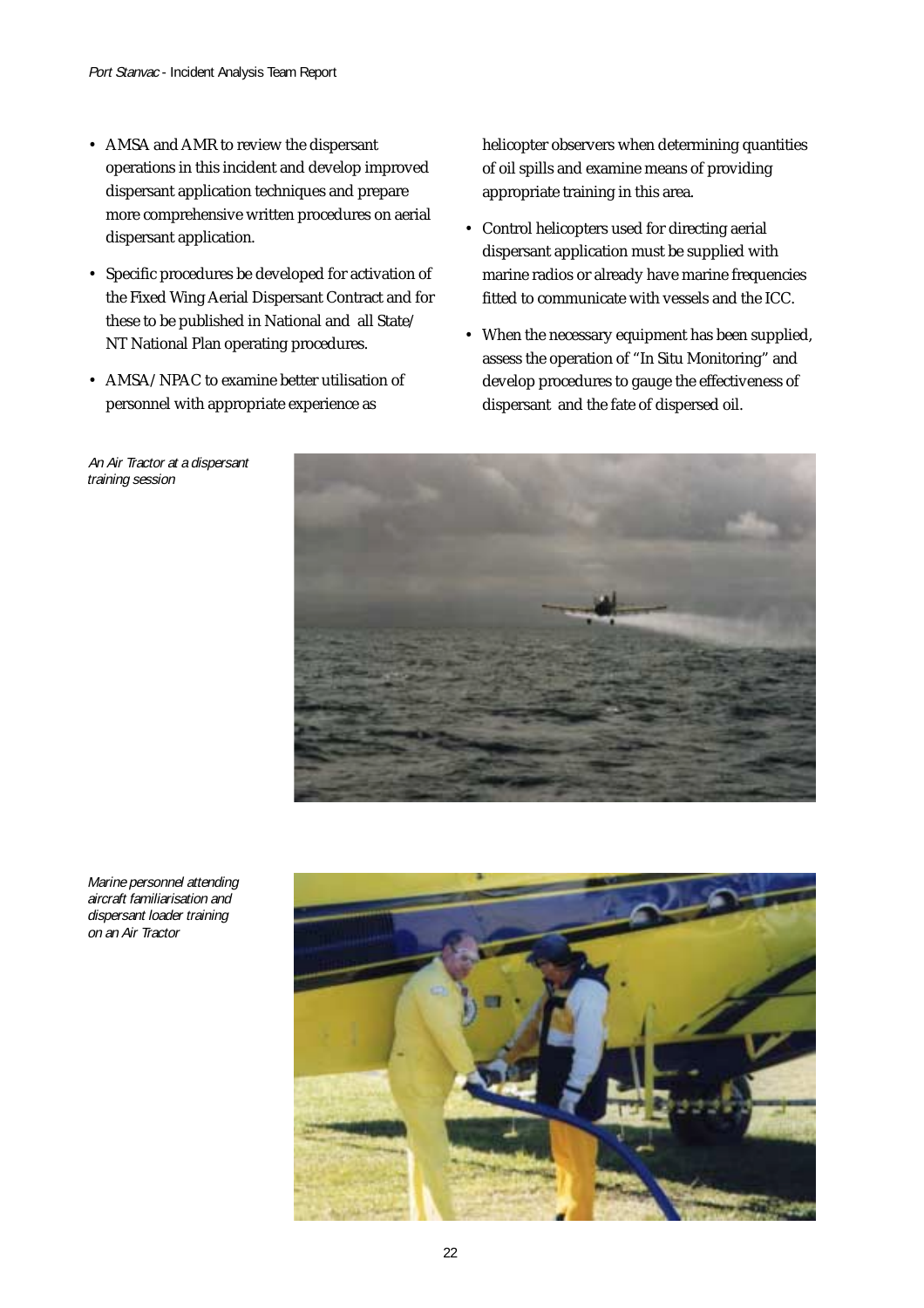## **RELATIONSHIPS AMONG PARTIES INVOLVED IN THE INCIDENT INCLUDING MEDIA ASPECTS**

The main parties involved in the incident were Transport SA and Mobil with assistance and input from the City of Onkaparinga and 15 other organisations working under the SA Marine Spill Contingency Action Plan.

**10**

The SSC assumed immediate command of the incident as soon as notified by Mobil and worked closely throughout the incident with Mobil senior managers at Mobil Adelaide Refinery including the Refinery Manager.

Mobil personnel filled most of the positions at the Mobil Adelaide Refinery ISC later ICC while Transport SA and other State Government personnel filled the positions at the ICC later ISC located at the Transport SA Glanville Dockyard office and at the AOC at O'Sullivans Beach boat ramp. Communications between the two centres was mainly by telephone.

Mobil alerted the local City of Onkaparinga of the incident about mid morning on Monday 26 June and thereafter made regular calls to ensure the Council was aware of progress. However, the Council did not recognise the magnitude of the problem until it was made aware of the actual spill size.

Mobil was particularly mindful of the community in the immediate Port Stanvac area, initially establishing an 1800 telephone hotline at the refinery and undertaking a letterbox drop on the second day of the response to keep local residents informed.

On Saturday 3 July, following the completion of the response, Mobil used the medium of a public meeting at Aldinga to further advise the community of its regret for the spill and the actions that had been taken to alleviate the affect of the spill and what it was doing to ensure such a spill did not occur again.

At the political level the pollution response came under the SA Minister for Transport while the source of the spill, the Mobil Adelaide Refinery storage tanks and pipelines, came within the portfolio responsibilities of the SA Minister for the Environment.

The media demonstrated a very keen interest in the entire incident and had a vital role to play in communicating to the public the successful progress in the oil spill response but also in trying to establish who was to blame. A key issue for the media was establishing the true spill size.

Media arrangements in SA are such that the State Government spokesperson for all aspects of the response was an official in the Premier's Department, with media experience from a number of previous oil spill incidents. This officer gave many media interviews for TV, radio and the press.

Mobil's media statements were issued by Mobil's Melbourne based PR Manager who arrived at the Mobil Adelaide Refinery on the second day of the response. Mobil adopted a proactive approach in contacting radio stations on an hourly basis to provide updates on progress. Mobil's Refinery Manager undertook interviews with TV and radio stations.

Some elements of the media were critical of Mobil for their inaccurate reporting of the size of the spill and some used still photographs as well as video of black seaweed to maintain public pressure. Others commented favourably on access to senior people for interviews, however, no formal media conferences were held with the SSC or other senior response personnel.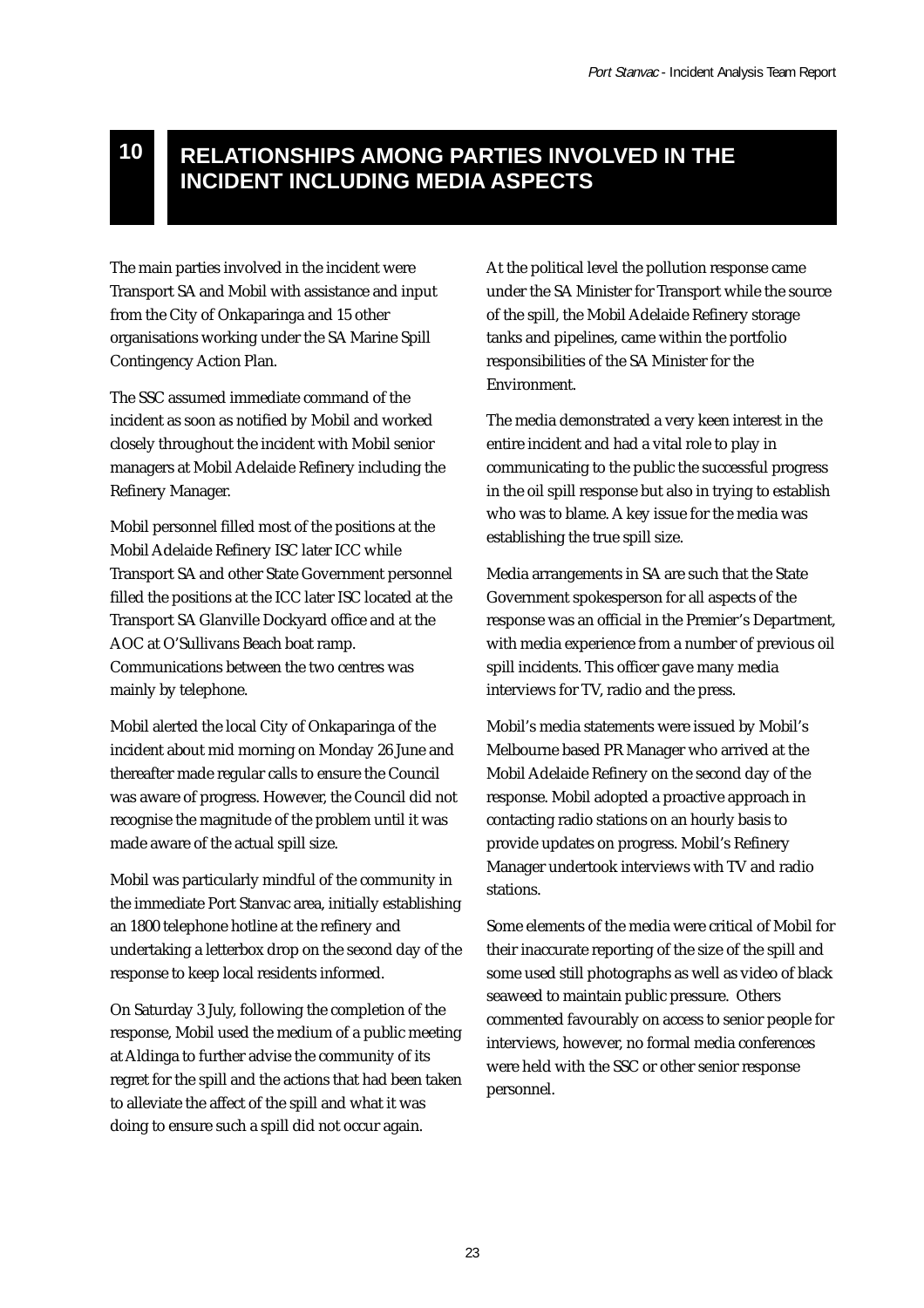One prominent radio station director of news commented that 'the spin being applied was not conducive to the facts becoming known'.

Environmental groups were also critical on a number of issues. These included; the lack of direct communication between Transport SA and environmental groups about their concerns regarding environmental aspects of the response, misinformation about the response from the media. Also the need for more factual information on dispersants, the various types available to be used, conditions in a response when dispersants are used and whether there are any environmental effects from dispersant use.

#### **Comment**

Overall the key organisations worked very well together. There was a good rapport between senior Transport SA and Mobil personnel who had worked together in previous incidents as well as a number of exercises where mutual trust had been well established. This relationship was a significant contributor to ensuring a successful outcome to the spill. The media personnel from the State Government and Mobil also worked well together.

.The SSC was left to manage the response uninterrupted, not being required to undertake media interviews or brief the Minister. The media spokesperson in the Premier's Office undertook these functions from the advice given him by the SSC.

Mobil's efforts in keeping local residents in the immediate proximity to the Port Stanvac refinery were appropriate and well appreciated by most of the local population. However, representatives of other communities further south adjacent to where the oil slick was drifting and eventually came ashore commented that they had not been kept as well informed as the Port Stanvac residents. Also comments were made that the public meeting held on Saturday

3 July 1999 was restricted to those immediately adjacent to Sellicks and Aldinga Beaches, when there was a wider community concern, not just by those who lived adjacent to the beach.

While there were favourable and unfavourable comments from the media on how they had been dealt with the main area of concern was with regard to the inaccurate statements by Mobil and Transport SA regarding the size of the spill.

 The issue of releasing information on spill size has to be addressed, the actual spill size was not released to the media until Friday 2 July, four days after the incident. Not only was it confusing to the media but also to some of the response agencies which were not informed of the spill size until the second day. In some media quarters the delay and confusion of the spill size was seen as a cover-up rather than an underestimation. This was clearly counterproductive to achieving a good outcome.

Community representatives commented that Mobil has lost a great deal of credibility over the misinformation and delay in releasing the actual size of the spill, which they claim has happened with previous spills, they mentioned it will be hard to believe them in the future should another spill occur.

Media personnel to whom the Analysis Team spoke noted their appreciation for being taken out by boat by Mobil and shown the likely cause of the spill but noted the inevitably chaotic media arrangements on the first day.

Some media personnel indicated that in addition to interviewing the media spokesperson from the Premier's office and the Refinery Manager they would have benefited from also being able to question operational people involved in the response, particularly regarding the use of dispersant and its likely effects on marine life.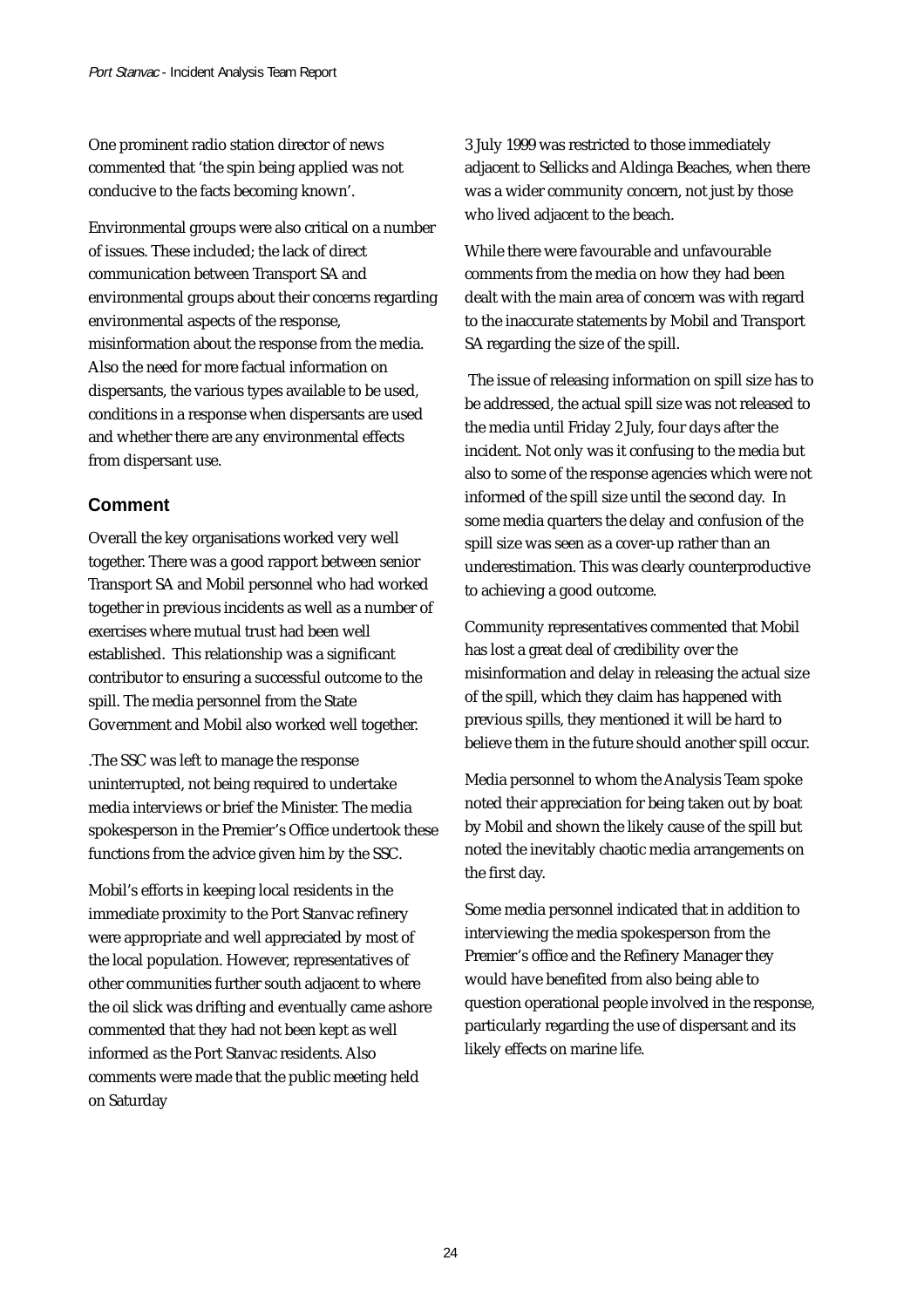Those responsible for providing information to the media did not appear to be aware of the media arrangements developed from experience obtained in previous significant oil spill incidents, that is holding one or two media conferences per day at a fixed time suitable for TV and print deadlines. These conferences enable operational people such as the SSC and other senior industry personnel to be available for a short time each day to provide media briefings and answer questions. This also reduces the need for time consuming 'one on one' interviews with the numerous media outlets all seeking information.

#### **Issues to be addressed**

- *•* Mobil to review the size of the 'local' area it provides letter box drops and other information on its activities, to ensure that those members of the community with a genuine interest are informed.
- *•* NPAC to establish clear principles on the provision of timely and accurate information to the media and the community on spill size. These could be used by all NPAC parties including the oil industry.
- *•* AMSA and other NPAC agencies should provide additional information on their Websites on the use of dispersants under the National Plan to assist members of the community to better understand its uses, properties and benefits. This could be achieved through Website linking, including a link to ITOPF.
- *•* NPAC to include in its training program an occasional seminar or workshop for media personnel from AMSA, State/NT NPAC agencies and industry who have responsibility for managing the media in an oil spill response. The objective of the workshop being to review current media practices, update the National Plan Media Plan and establish consistent national approaches to media issues that arise in major incidents.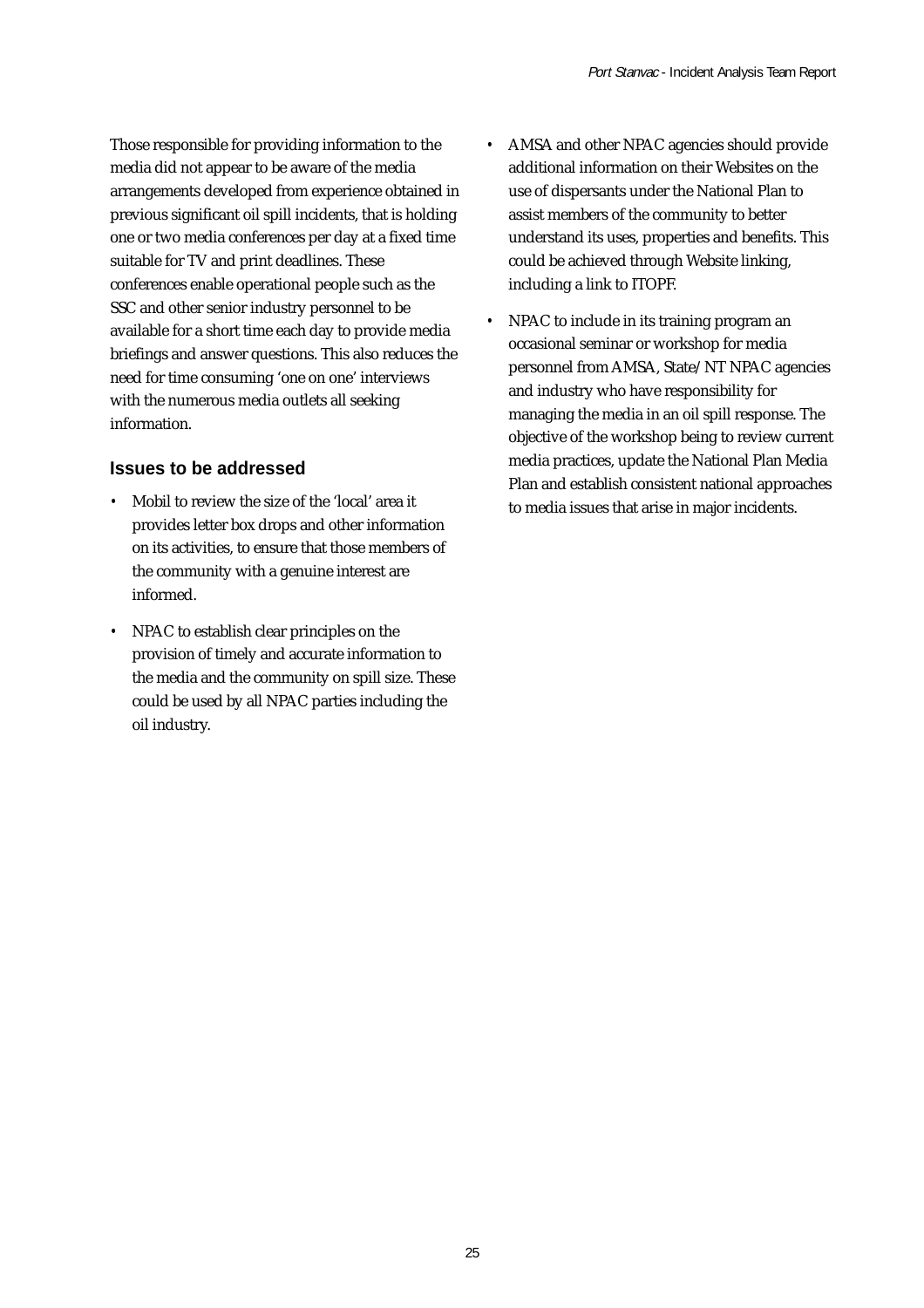## **11 CONTINGENCY PLANS : NATIONAL, STATE AND LOCAL**

Three sets of contingency plans were applicable to the incident;

- *•* National Marine Oil Spill Contingency Plan ( the National Plan) issued in May 1999.
- *•* South Australian Marine Spill Contingency Action Plan Operations and Procedures Manual (the State Plan) issued in December 1998.
- *•* Mobil's Adelaide Refinery Marine Oil Spill Contingency Plan (the Local Plan) issued in November 1993 with seven revisions, the last in October 1998.

 The State Plan is comprehensive and is indicative of a plan in transition between the previous National Plan model contingency plan and the new guidelines on contingency plans, which takes account the Oil Spill Response Incident Control System (OSRICS).

Under NPAC agreement there is a three year period commencing 1 January 1999 for State/ NT contingency plans to be updated to include OSRICS. The State Plan was recently reviewed under the National Plan policy of auditing national and State/NT contingency plans and recommendations for improvements such as standardising terminology has yet to be carried out.

The State Plan includes Standard Operating Procedures which describe action to be taken under certain circumstances together with standard reporting and information forms plus checklists for each nominated area of Planning, Logistics, Administration Support and On Scene Coordinator.

Appropriate to this incident the State Plan has detailed guidelines for the use of chemical dispersants (Appendix C-3) it also contains a

copy of AMR's policy, procedures and guidelines for dispersant application from aircraft (Appendix C-4). However this Appendix does not contain procedures to activate and use the FWADC contract.

The State Plan does not contain an integral wildlife plan or a media plan. However somewhat buried in the plan there are brief instructions from the appropriate authority on how to activate the wildlife response.

At Appendix C-4 of the State Plan reference is made to the integration into the Control and Command Structure. The role of Aviation Coordinator as established in OSRICS is not yet mentioned in this section or elsewhere in the State Plan.

The aviation section of the Local Plan at 2.6 uses different terminology to the State Plan regarding the designated positions for handling aircraft also the call out procedures for aerial dispersant aircraft at 2.6 require updating. Details of external contacts contained in Appendix C were out of date at the time of the incident.

The information provided in the National Plan at paragraph 3.9.2 about the aerial dispersant application contract and use of aircraft is very scant and there is no information in the National Plan Management Policies and Procedures on aerial dispersant application arrangements or activation of the FWADC contract.

#### **Comment**

The State Plan appears to have operated effectively with some minor difficulties encountered mainly related to terminology.

The fact that there is no provision in the State Plan for an Aviation Coordinator to be located in the ICC led to concerns by the pilots and crews in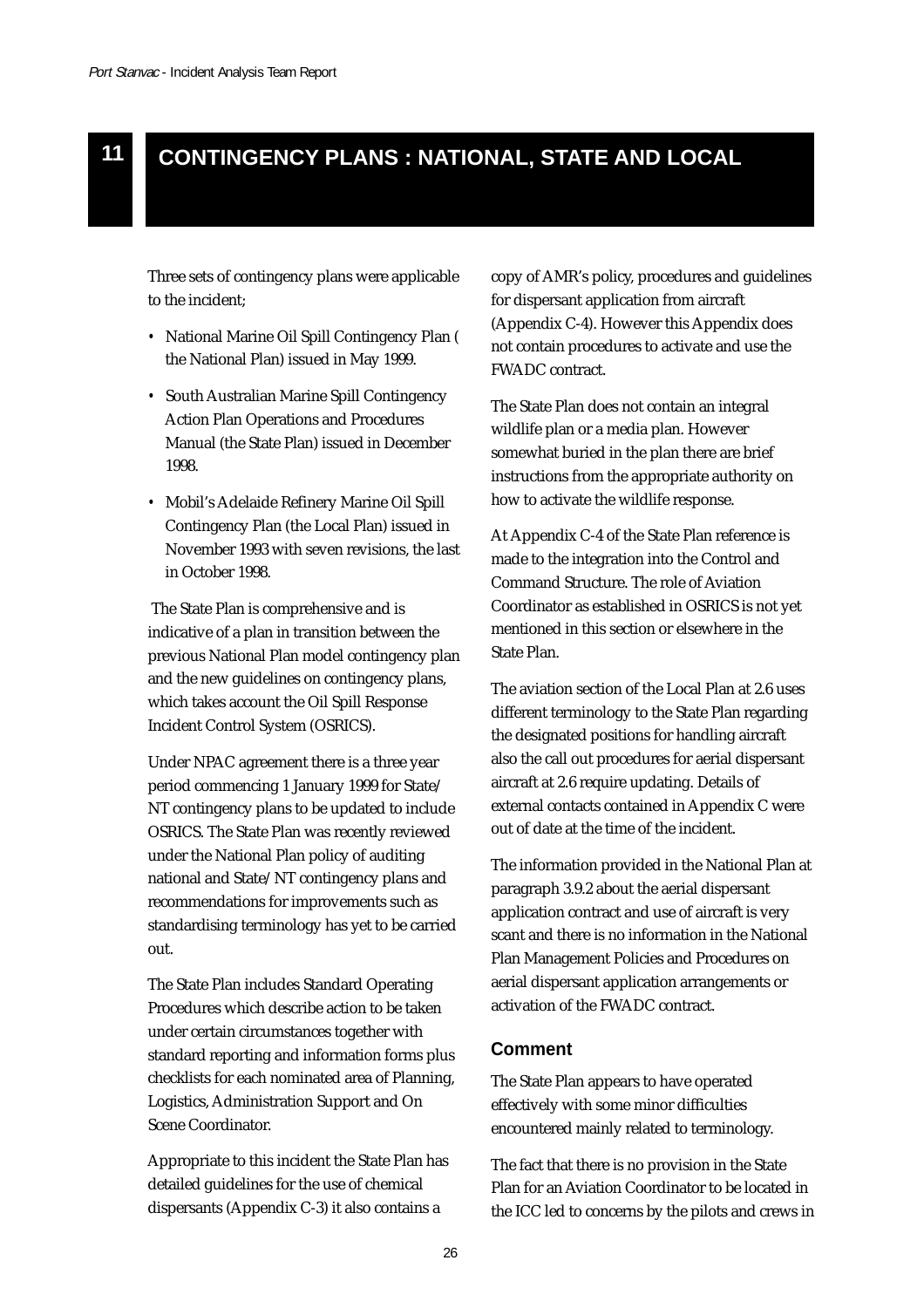the dispersant application aircraft and the two helicopters. This position would have been helpful in coordinating the operations of both surveillance and spraying aircraft as well as monitoring air exclusion zones above the spill and on the affected beaches.

There appears some uncertainty again with terminology and whether the positions referred to in Appendix C-4 of the State Plan (which appear to be AMR's procedures rather than the State Government's) are filled by AMR personnel or those from other agencies.

The Local Plan uses different terminology again from the State Plan with regard the sections dealing with the use of dispersant application aircraft.

The State Plan has not been updated since the adoption of the National Oil Spill Response Incident Control System (OSRICS). The State Plan is also inconsistent with national terminology.

In light of the experience gained from this incident the Standard Operational Procedure (SOP) on the FWADC issued by AMSA should be updated and incorporated in the National Plan Procedures Manual.

#### **Issues which need to be addressed**

- *•* The National Plan needs to be updated to include procedures for the activation and on going use of fixed wing aerial dispersant application operations
- *•* The State Contingency Plan needs to be updated to:
	- *–* include the Oil Spill Response Incident Control System;
	- *–* remove inconsistent terminology;
	- *–* provide for an Air Operations Coordinator position in Incident Control Centre;
	- *–* be brought up to date on arrangements for utilising the Fixed Wing Aerial Dispersant Contract;
	- *–* include a more conspicuous reference to the SA wildlife rescue and rehabilitation plan; and
	- *–* include a media plan.
- *•* The Local Plan needs to be updated to reflect the terminology and procedures for utilising aircraft under the National Plan FWADC contract. The external contact details at Appendix C also need updating.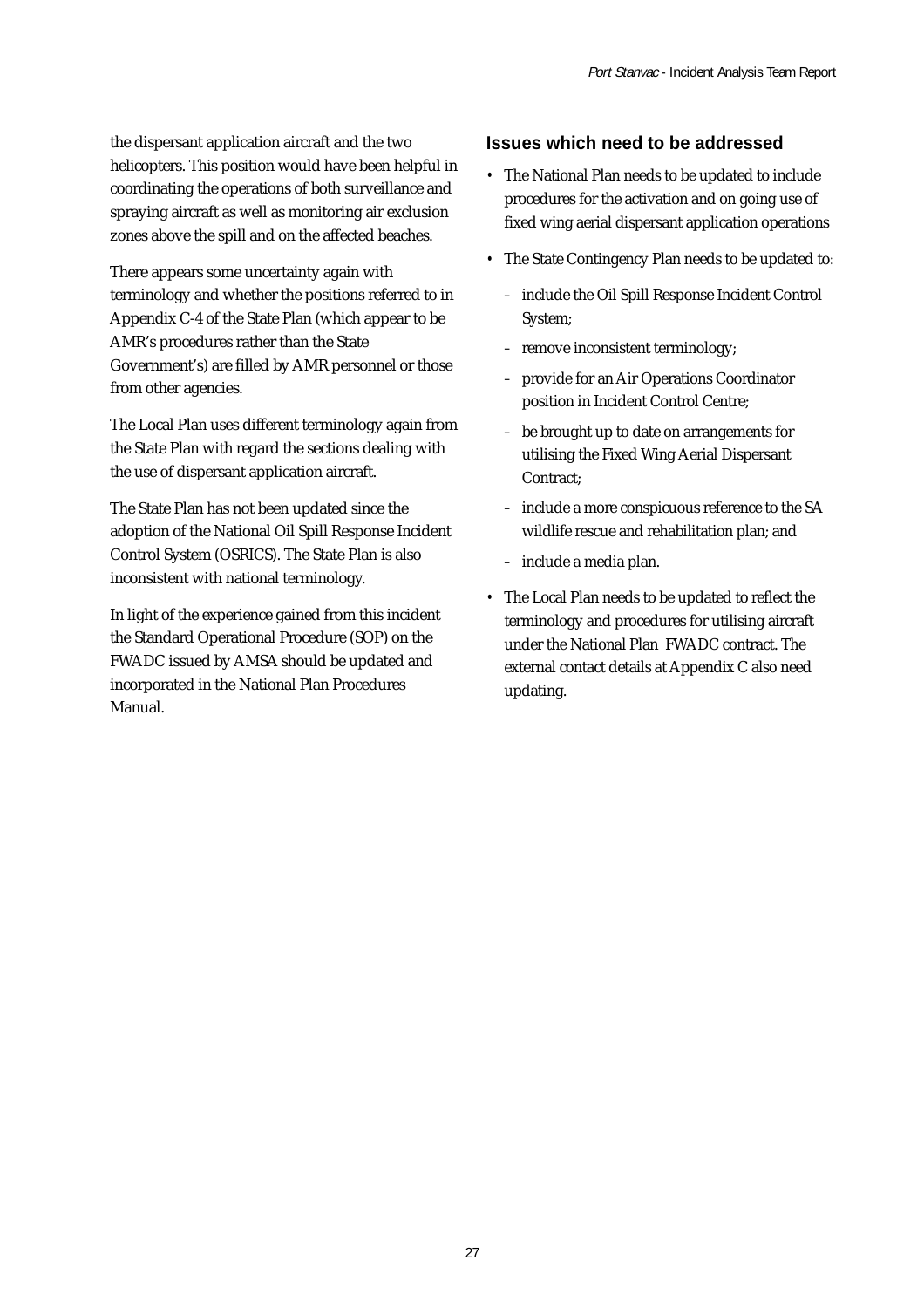## **12 RECOMMENDATIONS**

The Incident Analysis Team recommends that:

- 1 The National Plan Advisory Committee establishes clear principles on the provision of timely and accurate information to the media and the community on spill size. These to be used by all NPAC parties including the oil industry; (page 25).
- 2 The National Plan Advisory Committee review current training and the provision of information on the techniques for assessing the quantity of oil slicks on the sea particularly obtaining the thickness and dimensions of oil slicks. Including assessing the table used in the National Contingency Plan for calculating the volume of spilled oil. Where necessary provide additional training and circulate procedures, requiring trained personnel to be used in surveillance aircraft when assessing quantities of spilled oil; (pages 8 and 22).
- 3 The National Plan Advisory Committee review current procedures regarding the use of aerial dispersant application and the Fixed Wing Aerial Dispersant Capability to ensure:
	- (i) appropriate procedures are published in National and State/NT National Plan operation and procedures manuals for the activation of the Fixed Wing Aerial Dispersant Capability contract including the type of information required by AMSA to authorise the use of aircraft under the contract, with a view to speeding up the activation process; ( pages 8, 22 and 27).
	- (ii) that aircraft used for control and surveillance/observation operations are either fitted with or supplied with marine radio frequencies to enable communications with vessels and work boats in the area and the Incident Control Centre; (page 22).
	- (iii) that an Aviation Coordinator is appointed to the Incident Control Centre when more than one aircraft is used in a response;(page 8).
	- (iv) that the effectiveness of 'In Situ Monitoring' capability, when available, is assessed; (page 22).
- 4 The National Plan Advisory Committee determine the role of the National Plan in monitoring the environmental impact of dispersant application and develop procedures for sampling to determine the movement of dispersed oil including the proposed in situ monitoring program; (pages 15 and 22).
- 5 AMSA and other National Plan Advisory Committee agencies enhance and better identify where to find information on their Websites on the facts about using dispersants. This will assist members of the community in having a better understanding of the reason for using dispersant, how it works, its non toxic properties and its benefits. Use of hyperlinks and the ITOPF Website should be considered; (page 25).
- 6 National Plan Advisory Committee includes in its training program a seminar or workshop for media personnel from AMSA, State/Northern Territory National Plan Advisory Committee agencies and industry who have responsibility for managing the media in an oil spill response. The workshop should review current procedures and practices for managing media interests during a major pollution incident and update the National Plan Media Plan to ensure a consistent approach to dealing with media issues which arise in pollution incidents; (page 25).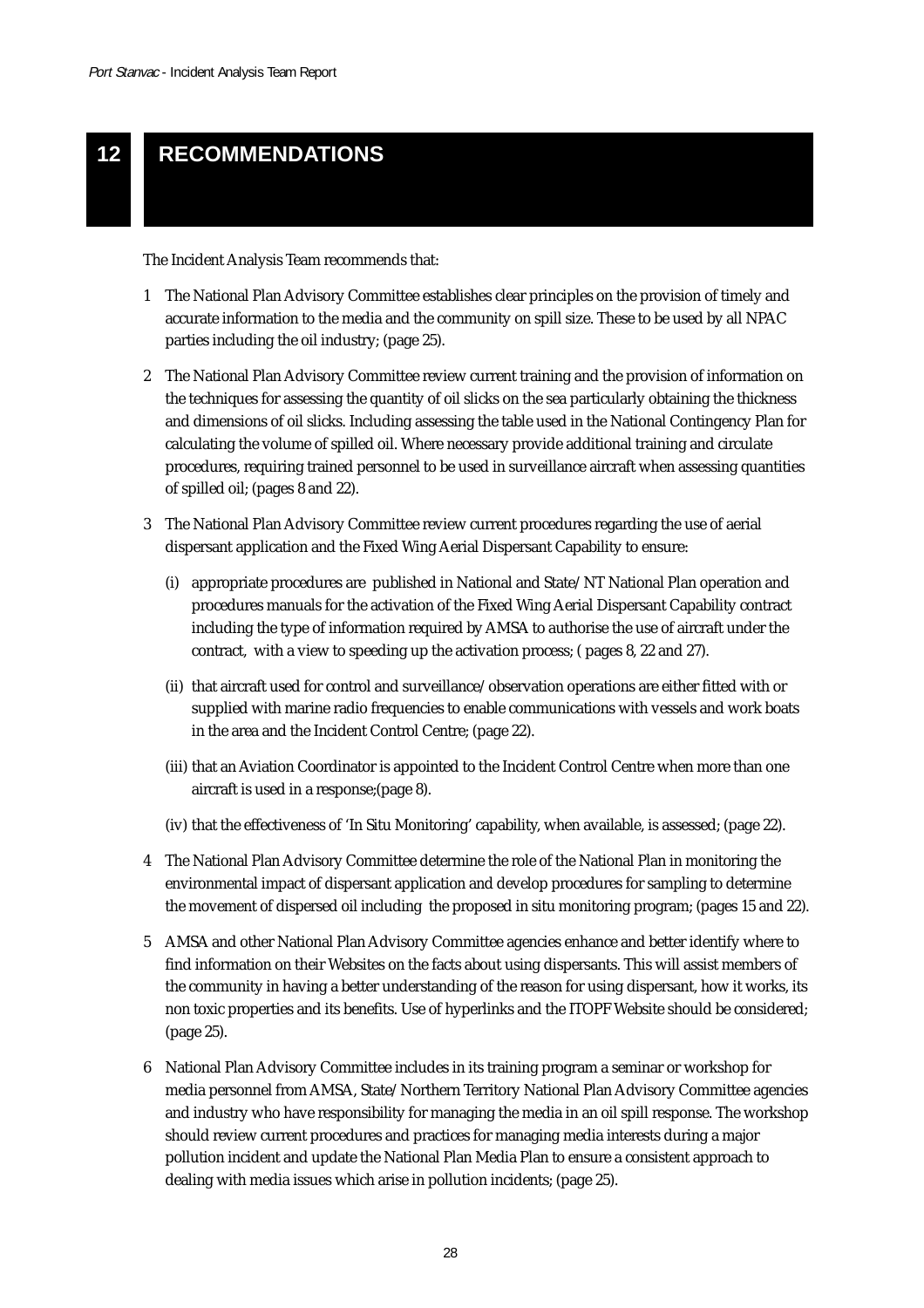- 7 The National Plan Advisory Committee give consideration to implementing, as standard procedure, the use of a video camera to film oiled shorelines before and after cleanup to assist in decision making in the termination of beach cleanup operations, deciding when 'clean is clean' and the associated sign off procedure; (page 15).
- 8 National Plan procedures should specify that where an oil spill trajectory prediction model is used the Incident Control Centre planning team should assign one of its members to take responsibility for providing accurate input data to AMSA as well as providing feedback on the results of the prediction; (page 15).
- 9 AMSA and AMR review the aerial dispersant application operations in this incident and develop improved dispersant application techniques and prepare more comprehensive procedures on aerial dispersant application; (page 22).
- 10 Transport SA review and update the South Australia Marine Spill Contingency Action Plan to: (pages 27)
	- (i) include the National Plan Advisory Committee agreed Oil Spill Response Incident Control System
	- (ii) remove terminology which is inconsistent with NPAC guidelines on contingency plans
	- (iii) include provision for an Air Operations Coordinator position in the Incident Control Centre structure
	- (iv) update arrangements for utilising the Fixed Wing Aerial Dispersant Contract
	- (v) provide clearer details how to access the State wildlife rescue and rehabilitation plan
	- (vi) include a media plan
- 11 Transport SA undertakes a review of potential locations in South Australia where an oil spill may occur and where it may be necessary to establish an Advanced Operations Centre. Where possible make arrangements in advance with the local council or other authority to utilise a local school, motel or other suitable building for the Advanced Operations Centre; (page 18).
- 12 Mobil review the concept of the 'local' area to which it provides letter box drops and other information on its activities during an incident, to ensure those members of the wider community outside the Port Stanvac region, are appropriately informed; (page 25).
- 13 Mobil modify its Incident Control Centre to assist operations such as the provision of additional status boards, access to the Internet and both an 'in' and 'out' fax machine; (page 18).
- 14 Mobil update the Mobil Adelaide Refinery Marine Oil Spill Contingency Plan at Section 2.6 to better reflect the procedures for activating the Fixed Wing Aerial Dispersant Capability contract and bring consistency with other plans regarding the aviation terminology and procedures. Also bring up to date the list of external contacts at Attachment C; (page 27).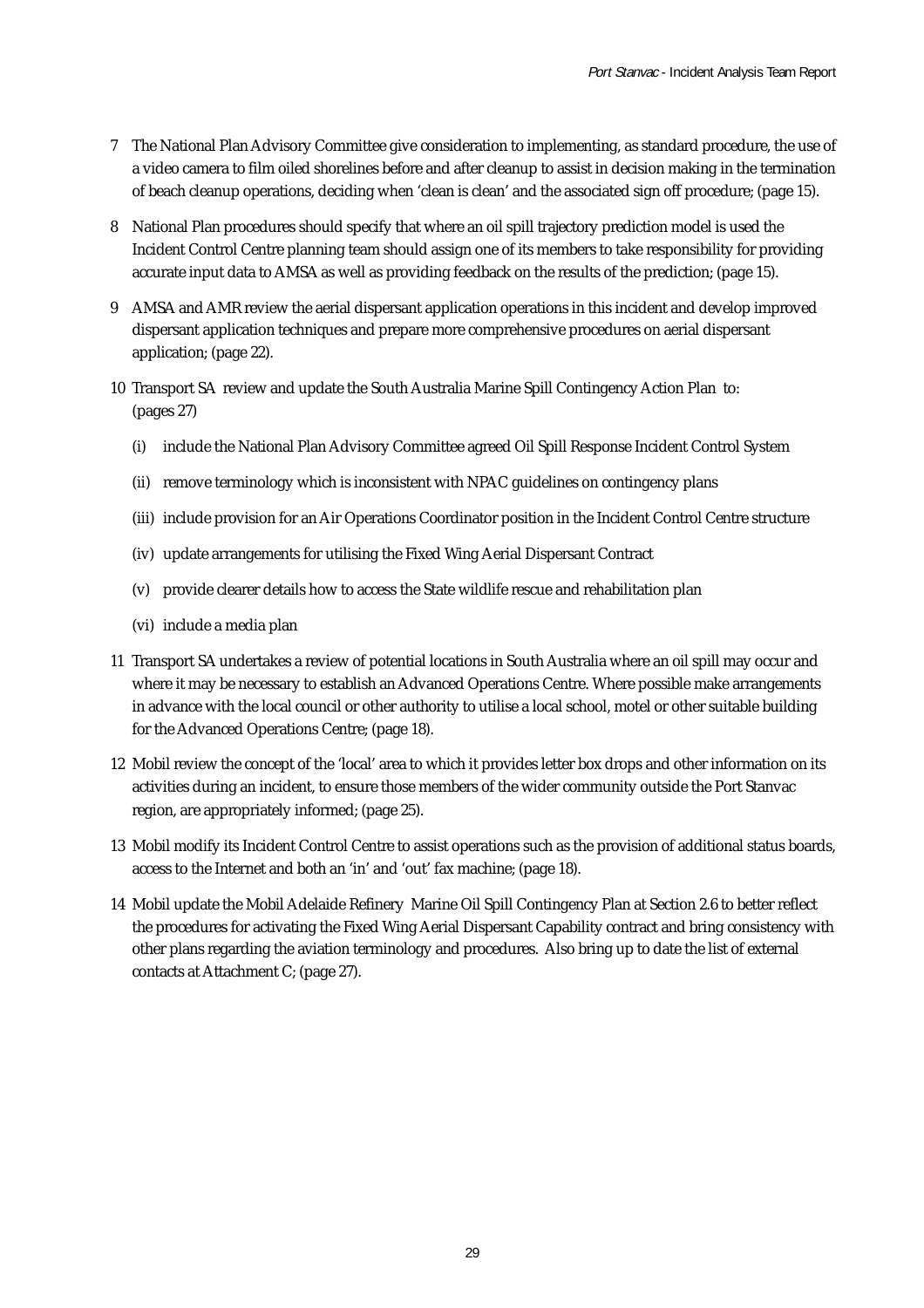## **APPENDIX 1**

#### **Terms of Reference**

#### **National Plan to Combat Pollution of the Sea by Oil and Other Noxious and Hazardous Substances**

#### **National Plan Response to the Mobil Port Stanvac Pollution Incident**

**Aim:** To undertake a comprehensive analysis of the pollution response to the loss of oil at the Mobil facility in Port Stanvac on 28 June 1999, in accordance with the Terms of Reference for the National Plan Advisory Committee adopted on 11 September 1998.

**Assessment Team Membership:** The assessment team is to comprise persons with expertise in response to ship-sourced marine pollution incidents and related matters, but who had no role in the Port Stanvac incident.

Members of the assessment team are:

- *•* Mr Michael Julian, Executive Manager, International Relations, Australian Maritime Safety Authority (Chairman)
- *•* Captain Kerry Dwyer, Marine Consultant
- *•* Mr Don Blackmore, Manager, Australian Marine Oil Spill Centre, Industry Representative
- *•* Mr Brian Wagstaff, Environmental Consultant, SA State Nominee

#### **Terms of Reference**

Analyse the management of the incident from the oil pollution response perspective and assess any deficiencies in the National Plan arrangements or in the actual response to the Port Stanvac incident. In this context:

- 1. Assess the response with particular reference to:
	- (i) the call out procedures used and the effectiveness of the initial and subsequent response;
	- (ii) the suitability and accessibility of National Plan equipment
	- (iii) availability and timeliness of response personnel;
	- (iv) the decisions made in respect of calls for equipment and personnel in regard effectiveness and timeliness;
	- (v) the adequacy and effectiveness of the wildlife rescue and rehabilitation response;
	- (vi) the adequacy and effectiveness of incident response plans and their implementation;
	- (vii) the adequacy of the management of Occupational Health and Safety issues;
	- (viii) the adequacy of the administrative support, environmental advice and support, and other related activities;
	- (ix) the interaction with the media and other interested parties;
	- (x) the adequacy and effectiveness of the Fixed Wing Aerial Dispersant Capability.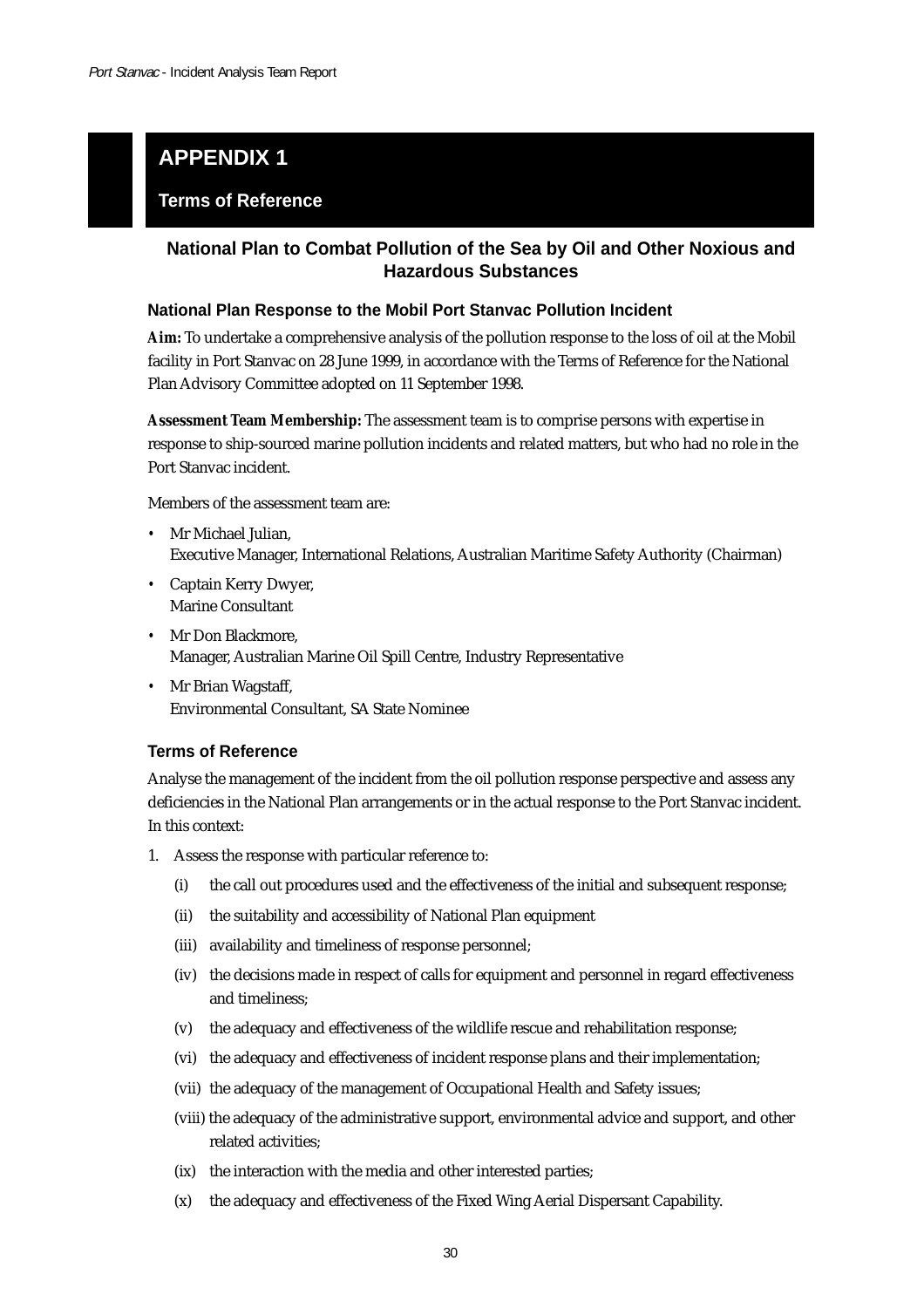- 2. Assess the involvement of the various parties to the response from the viewpoint of appropriateness, timeliness and adequacy. In this regard, particular attention should be given to the inter-relationship between the parties involved in the incident response.
- 3. Within the context of this incident, assess the National, State and local contingency plans and report on the adequacy of each.
- 4. Provide recommendations for improvements and initiatives based on the lessons learned from the incident.

As far as is practicable, the assessment team or member(s) thereof should attend the various debriefing sessions to be carried out by relevant agencies and bodies involved in the incident and consider the written reports of the various entities in the response

A draft written report on the findings and recommendations of the analysis is to be submitted to the 13th session of the National Plan Advisory Committee to be held on 19 October 1999.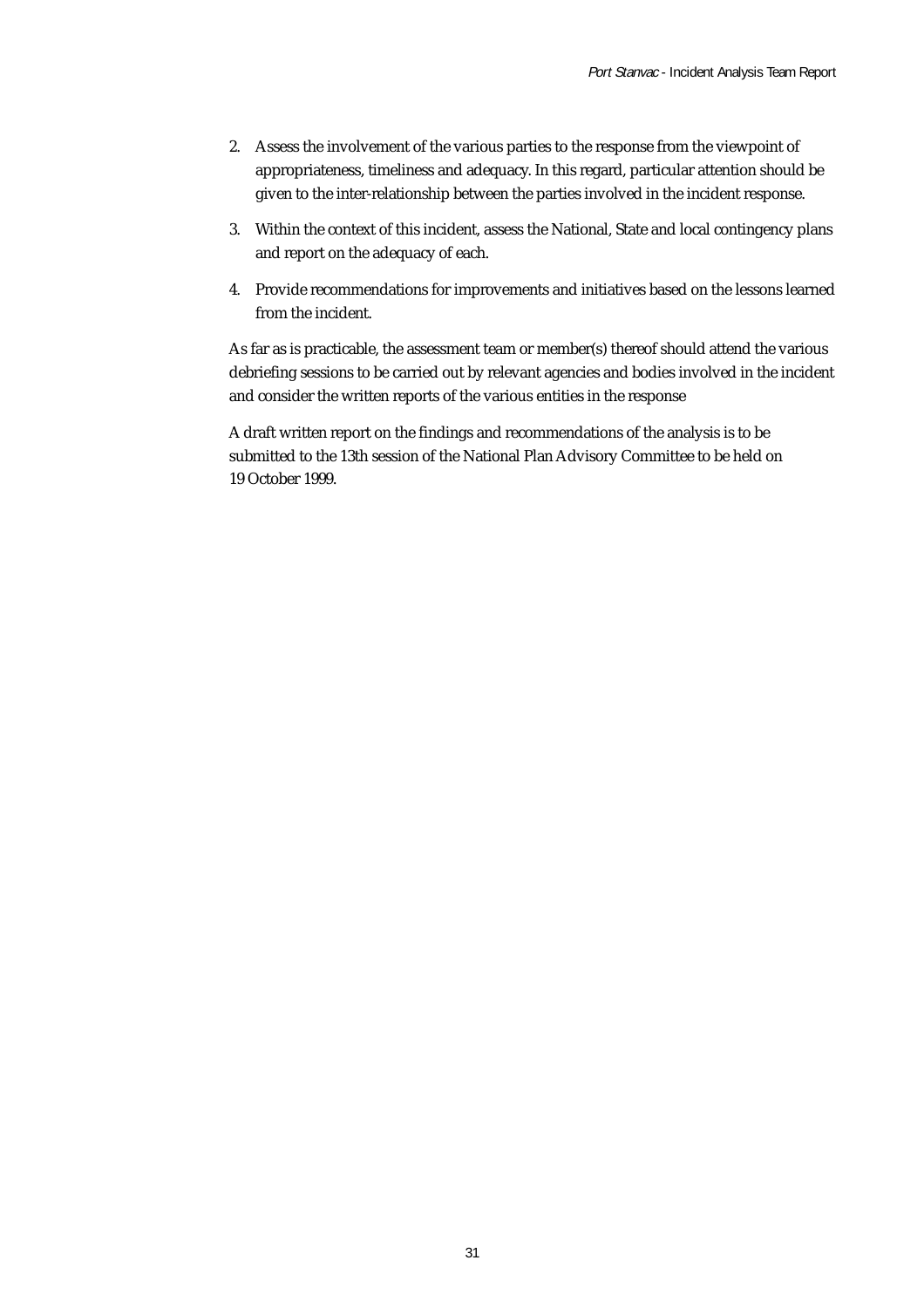# **APPENDIX 2**

## **Glossary**

| <b>ADIOS</b>         | <b>Automated Data Inquiry for Oil Spills</b><br>(Data base which provides information on weathering and                                                                            |
|----------------------|------------------------------------------------------------------------------------------------------------------------------------------------------------------------------------|
|                      | evaporation rates of various types of oil)                                                                                                                                         |
| AMOSC                | Australian Marine Oil Spill Centre<br>(The oil industry's major response facility in Geelong)                                                                                      |
| AMR                  | <b>Australian Maritime Resources</b><br>(The Fixed Wing Aerial Dispersant Capability contractor)                                                                                   |
| AMSA                 | <b>Australian Maritime Safety Authority</b><br>(Self funded Commonwealth government safety agency, responsible for<br>combating pollution in the marine environment)               |
| <b>AOC</b>           | <b>Advanced Operations Centre</b>                                                                                                                                                  |
| <b>DOSC</b>          | Deputy on Scene Coordinator                                                                                                                                                        |
| EPA                  | <b>Environment Protection Agency</b>                                                                                                                                               |
|                      | (SA State government agency)                                                                                                                                                       |
| <b>EPG</b>           | <b>Environment Protection Group</b><br>(Section within AMSA responsible for National Plan operational requirements)                                                                |
| <b>ESC</b>           | <b>Environment and Scientific Coordinator</b>                                                                                                                                      |
| <b>FWADC</b>         | <b>Fixed Wing Aerial Dispersant application</b>                                                                                                                                    |
| <b>ICS</b>           | <b>Incident Control System</b>                                                                                                                                                     |
| ICC                  | <b>Incident Control Centre</b>                                                                                                                                                     |
| <b>ITOPF</b>         | <b>International Tanker Owners Pollution Federation</b>                                                                                                                            |
| <b>National Plan</b> | National Plan to Combat Pollution of the Sea by Oil and other Noxious and<br><b>Hazardous Substances</b>                                                                           |
| <b>MISC</b>          | <b>Mobil Incident Support Centre</b>                                                                                                                                               |
| <b>NPAC</b>          | National Plan Advisory Committee<br>(Committee chaired by AMSA and made up of all States/NT, shipping,<br>oil and exploration industries and other relevant Commonwealth agencies) |
| <b>NPWS</b>          | SA National Parks and Wildlife Service                                                                                                                                             |